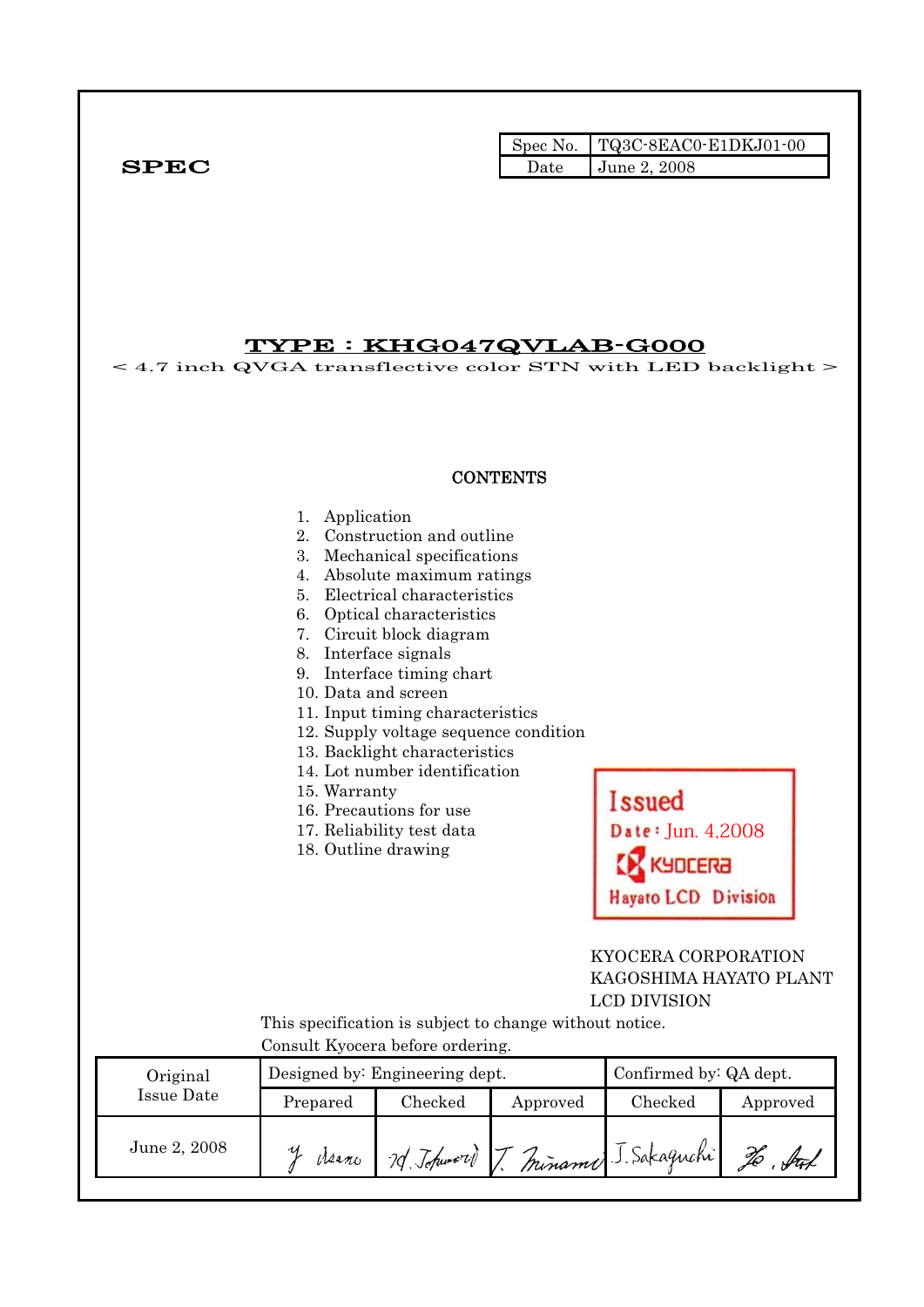| Spec No.              | Part No.         | Page |
|-----------------------|------------------|------|
| TQ3C-8EAC0-E1DKJ01-00 | KHG047QVLAB-G000 |      |

# Warning

- 1. This Kyocera LCD module has been specifically designed for use only in electronic devices and industrial machines in the area of audio control, office automation, industrial control home appliances, etc. The module should not be used in applications where the highest level of safety and reliability are required and module failure or malfunction of such module results in physical harm or loss of life, as well as enormous damage or loss. Such fields of applications include, without limitation, medical, aerospace, communications infrastructure, atomic energy control. Kyocera expressly disclaims any and all liability resulting in any way to the use of the module in such applications.
- 2. Customer agrees to indemnity, defend and hold Kyocera harmless from and against any and all actions, claims, damages, liabilities, awards, costs, and expenses, including legal expenses, resulting from or arising out of Customer's use, or sale for use, or Kyocera modules in applications.

# Caution

1. Kyocera shall have the right, which Customer hereby acknowledges, to immediately scrap or destroy tooling for Kyocera modules for which no Purchase Orders have been received from the Customer in a two-year period.

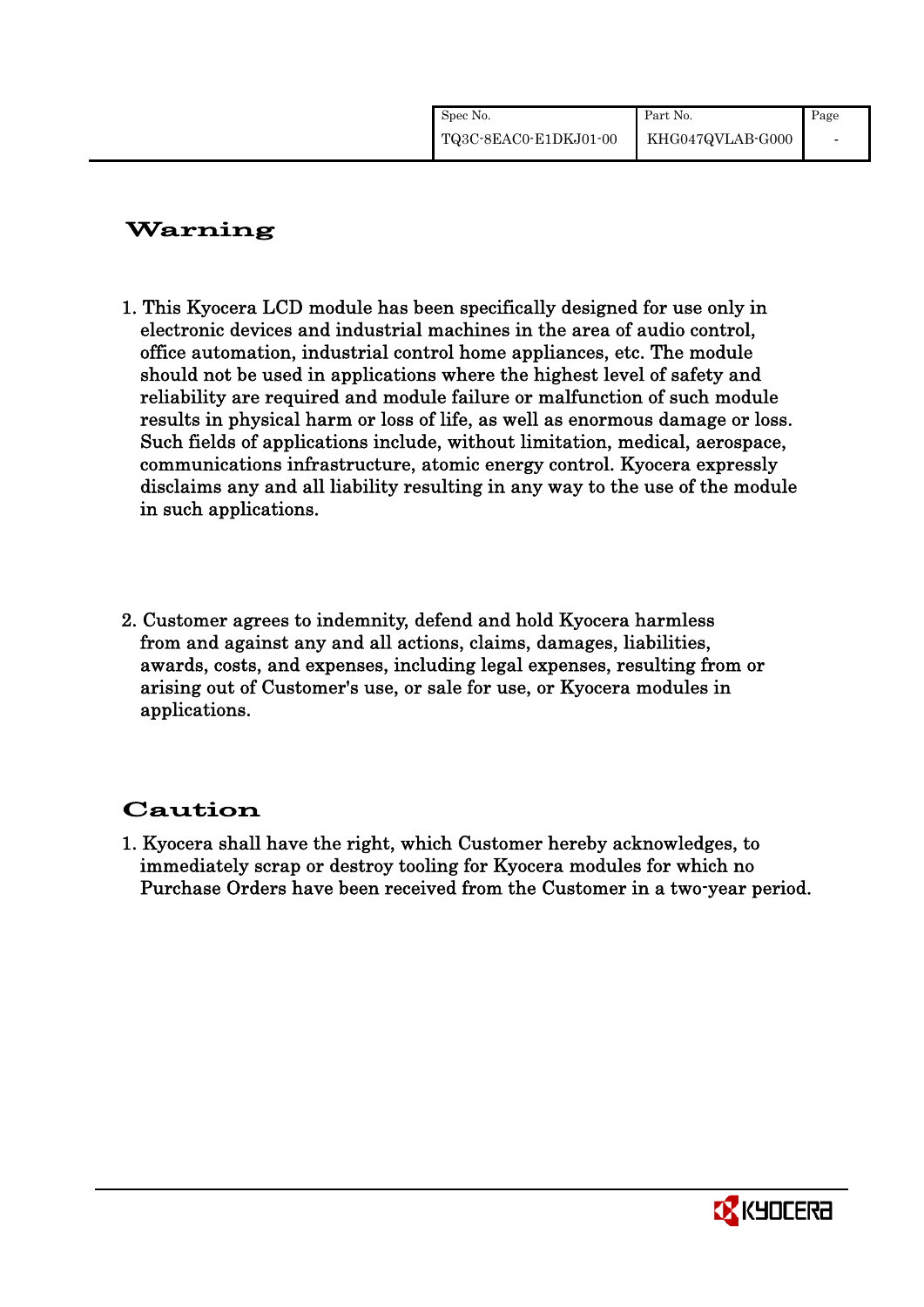|                  |                      |          |                                                    | ${\rm Spec}$ No.                |                                      |  | $\operatorname{Part}$ No.     |                         | Page |
|------------------|----------------------|----------|----------------------------------------------------|---------------------------------|--------------------------------------|--|-------------------------------|-------------------------|------|
|                  |                      |          | ${\bf TQ3C\text{-}8EAC0\text{-}E1DKJ01\text{-}00}$ |                                 |                                      |  | $\rm KHG047QVLAB\mbox{-}G000$ |                         |      |
|                  |                      |          |                                                    | Revision record                 |                                      |  |                               |                         |      |
|                  | $\rm{\textbf{Date}}$ |          |                                                    | Designed by : Engineering dept. |                                      |  |                               | Confirmed by : QA dept. |      |
|                  |                      | Prepared |                                                    | $\rm Checked$                   | Approved                             |  | ${\it Checked}$               | Approved                |      |
|                  |                      |          |                                                    |                                 |                                      |  |                               |                         |      |
|                  |                      |          |                                                    |                                 |                                      |  |                               |                         |      |
| ${\rm Rev. No.}$ | $\rm{\textbf{Date}}$ | Page     |                                                    |                                 | $\label{eq:2} \textbf{Descriptions}$ |  |                               |                         |      |
|                  |                      |          |                                                    |                                 |                                      |  |                               |                         |      |
|                  |                      |          |                                                    |                                 |                                      |  |                               |                         |      |
|                  |                      |          |                                                    |                                 |                                      |  |                               |                         |      |
|                  |                      |          |                                                    |                                 |                                      |  |                               |                         |      |
|                  |                      |          |                                                    |                                 |                                      |  |                               |                         |      |
|                  |                      |          |                                                    |                                 |                                      |  |                               |                         |      |
|                  |                      |          |                                                    |                                 |                                      |  |                               |                         |      |
|                  |                      |          |                                                    |                                 |                                      |  |                               |                         |      |
|                  |                      |          |                                                    |                                 |                                      |  |                               |                         |      |
|                  |                      |          |                                                    |                                 |                                      |  |                               |                         |      |
|                  |                      |          |                                                    |                                 |                                      |  |                               |                         |      |
|                  |                      |          |                                                    |                                 |                                      |  |                               |                         |      |
|                  |                      |          |                                                    |                                 |                                      |  |                               |                         |      |
|                  |                      |          |                                                    |                                 |                                      |  |                               |                         |      |
|                  |                      |          |                                                    |                                 |                                      |  |                               |                         |      |
|                  |                      |          |                                                    |                                 |                                      |  |                               |                         |      |
|                  |                      |          |                                                    |                                 |                                      |  |                               |                         |      |
|                  |                      |          |                                                    |                                 |                                      |  |                               |                         |      |
|                  |                      |          |                                                    |                                 |                                      |  |                               |                         |      |
|                  |                      |          |                                                    |                                 |                                      |  |                               |                         |      |
|                  |                      |          |                                                    |                                 |                                      |  |                               |                         |      |
|                  |                      |          |                                                    |                                 |                                      |  |                               |                         |      |
|                  |                      |          |                                                    |                                 |                                      |  |                               |                         |      |
|                  |                      |          |                                                    |                                 |                                      |  |                               |                         |      |
|                  |                      |          |                                                    |                                 |                                      |  |                               |                         |      |
|                  |                      |          |                                                    |                                 |                                      |  |                               |                         |      |
|                  |                      |          |                                                    |                                 |                                      |  |                               |                         |      |
|                  |                      |          |                                                    |                                 |                                      |  |                               |                         |      |
|                  |                      |          |                                                    |                                 |                                      |  |                               |                         |      |
|                  |                      |          |                                                    |                                 |                                      |  |                               |                         |      |
|                  |                      |          |                                                    |                                 |                                      |  |                               |                         |      |
|                  |                      |          |                                                    |                                 |                                      |  |                               |                         |      |
|                  |                      |          |                                                    |                                 |                                      |  |                               |                         |      |
|                  |                      |          |                                                    |                                 |                                      |  |                               |                         |      |
|                  |                      |          |                                                    |                                 |                                      |  |                               |                         |      |

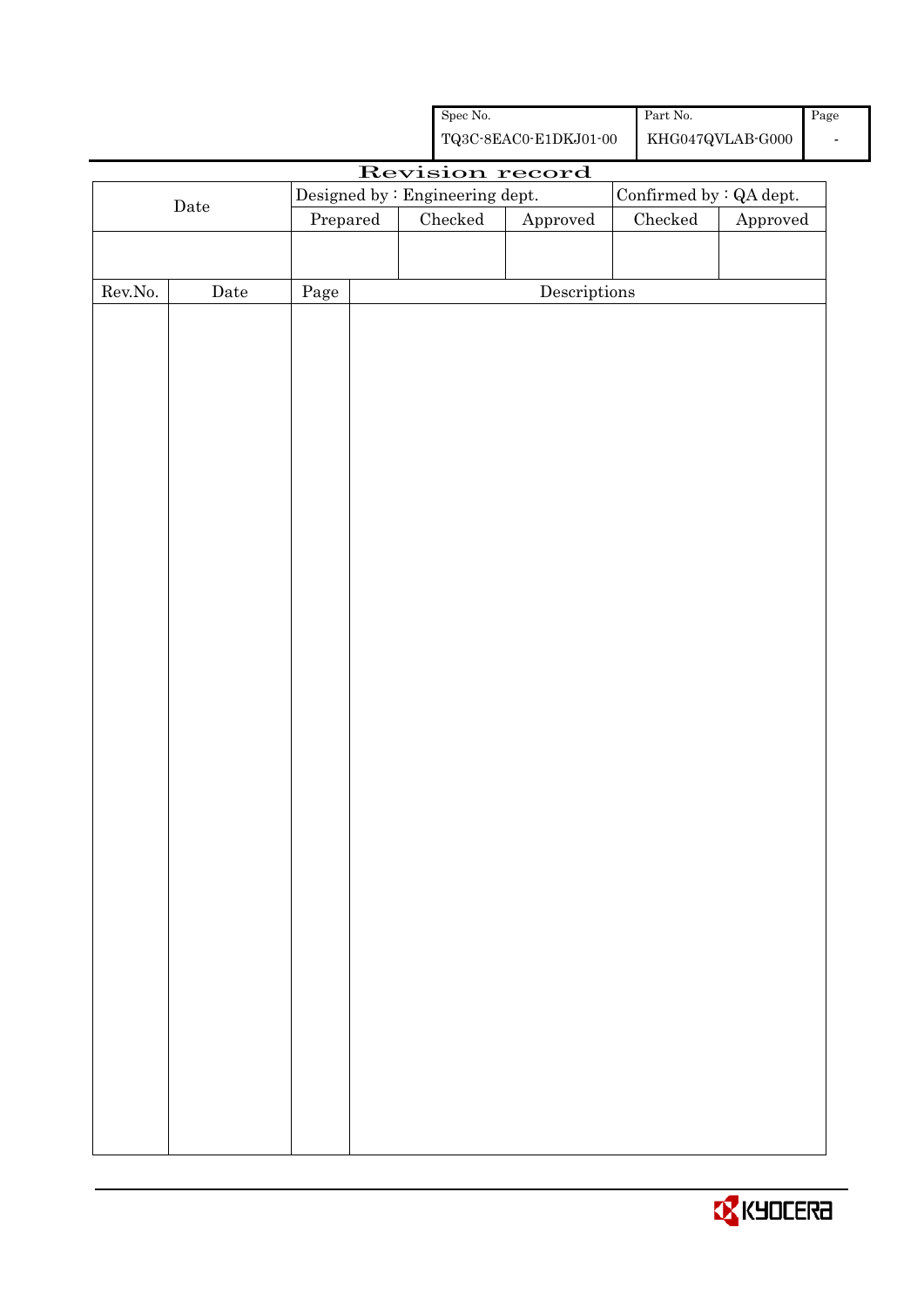#### 1. Application

This document defines the specification of KHG047QVLAB-G000. (RoHS Compliant)

#### 2. Construction and outline

| <b>LCD</b>         | : Transflective color dot matrix type STN                 |
|--------------------|-----------------------------------------------------------|
| Duty ratio         | $\div 1/240$ duty                                         |
| Backlight system   | : LED                                                     |
| Polarizer          | $\therefore$ Glare treatment                              |
| Additional circuit | : Bias voltage circuit, Randomizing circuit,              |
|                    | DC/DC converter circuit, Temperature compensation circuit |
|                    | With Constant current circuit for LED backlight           |

#### 3. Mechanical specifications

| <b>Item</b>            | Specification                                                                                                        | Unit |
|------------------------|----------------------------------------------------------------------------------------------------------------------|------|
| Outline dimensions     | 122.4 (W) $\times$ 90 (H) $\times$ 5.7 (D)<br>(PCB and bosses are not included)<br>*Refer outline drawing in detail. | mm   |
| Active area            | $95.98$ (W) $\times$ 71.98 (H)<br>(12.0cm / 4.7 inch (Diagonal))                                                     | mm   |
| Effective viewing area | $98 \text{ (W)} \times 74 \text{ (H)}$                                                                               | mm   |
| Dot format             | $320 \times (R, G, B)$ (W) $\times 240$ (H)                                                                          | dot  |
| Dot size               | $0.08$ (W) $\times$ 0.28 (H)                                                                                         | mm   |
| Dot pitch              | $0.01$ (W) $\times$ 0.3 (H)                                                                                          | mm   |
| $*1$<br>Base color     | Normally Black                                                                                                       |      |
| Mass                   | 90                                                                                                                   | g    |

\*1 Due to the characteristics of the LCD material, the color varies with environmental temperature.

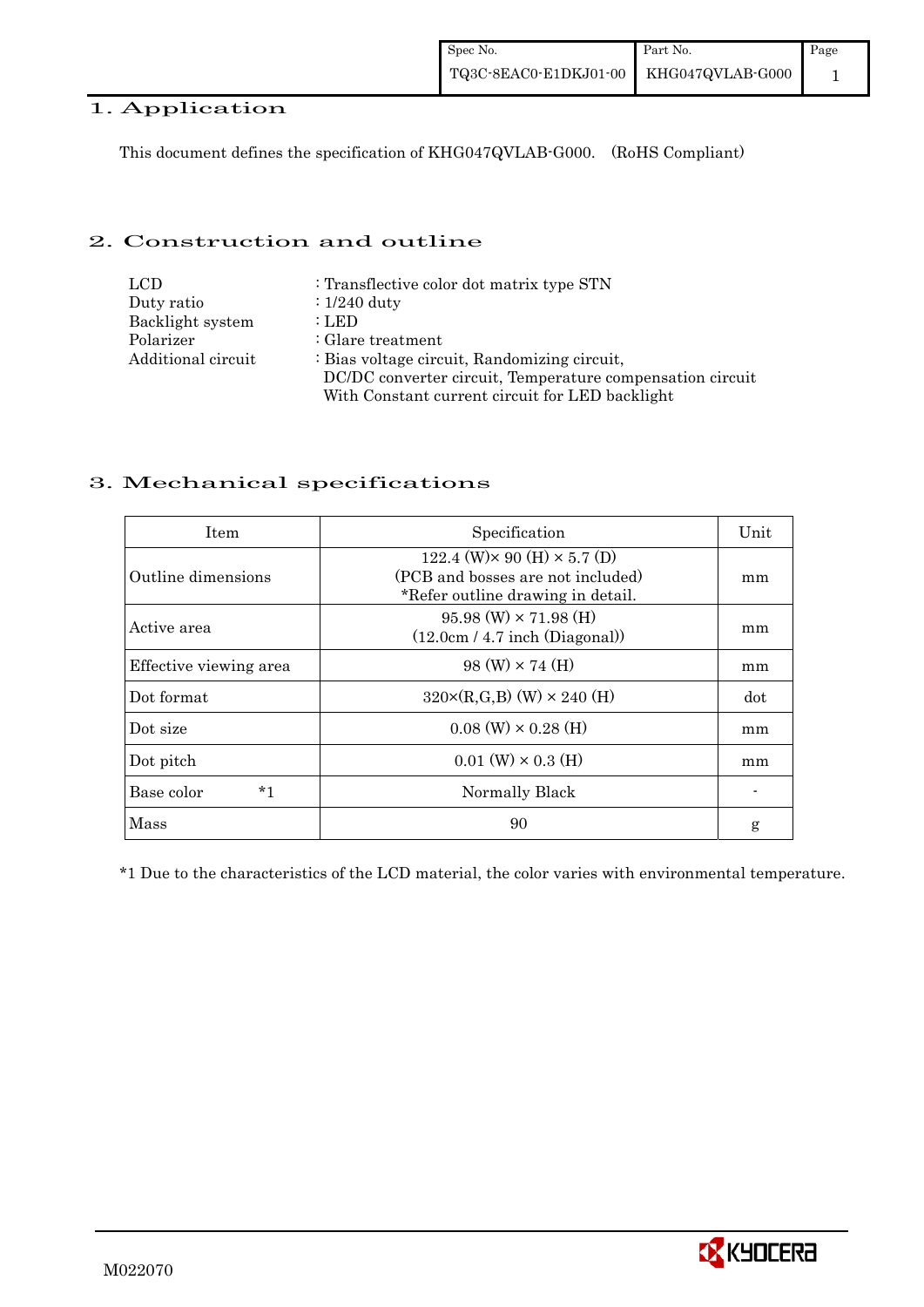#### 4. Absolute maximum ratings

4-1. Electrical absolute maximum ratings

| Item                           | Symbol           | Min. | Max.         | Unit |
|--------------------------------|------------------|------|--------------|------|
| Supply voltage for logic       | $V_{DD}$         | 0    | 6.0          | V    |
| Supply voltage for LCD driving | <b>VCONT</b>     |      | $\rm V_{DD}$ |      |
| $*1$<br>Input signal voltage   | $V_{IN}$         |      | $\rm V_{DD}$ | V    |
| FRM frequency                  | f <sub>FRM</sub> |      | 150          | Hz   |
| LED forward current            | ΙF               |      | 12           | mA   |
| Supply voltage for backlight   | VinB             |      | 6.0          |      |
| Backlight ON-OFF               | <b>BLEN</b>      |      | VinB         |      |
| Brightness adjust voltage      | VBRT             |      | VinB         |      |

\*1 Input signal : FRM, LOAD, CP, DISP, D0~D7

#### 4-2. Environmental absolute maximum ratings

| Item                  |         | Symbol                  | Min.  | Max.    | Unit         |
|-----------------------|---------|-------------------------|-------|---------|--------------|
| Operating temperature | $*1$    | Top                     | $-20$ | 70      | $^{\circ}$ C |
| Storage temperature   | $*$ ?   | T <sub>STO</sub>        | $-30$ | 80      | $^{\circ}C$  |
| Operating humidity    | $*_{3}$ | Hop                     | 10    | $*_{4}$ | %RH          |
| Storage humidity      | $*_{3}$ | <b>H</b> <sub>sto</sub> | 10    | $*_{4}$ | %RH          |
| Vibration             |         |                         | $*5$  | $*_{5}$ |              |
| Shock                 |         |                         | $*6$  | $*6$    |              |

<sup>\*1</sup> Operating temperature means a temperature which operation shall be guaranteed. Since display performance is evaluated at 25°C, another temperature range should be confirmed.

 Store LCD panels at normal temperature/humidity. Keep them free from vibration and shock. An LCD panel that is kept at a low or a high temperature for a long time can be defective due to other conditions, even if the low or high temperature satisfies the standard.

(Please refer to "Precautions for Use" for details.)

```
 *3 Non-condensing
```
\*4 Temp.≦40°C, 85%RH Max.

Temp. $>40^{\circ}$ C, Absolute humidity shall be less than 85%RH at 40°C.

\*5

| Frequency       | $10 \sim 55$ Hz   | Acceleration value           |
|-----------------|-------------------|------------------------------|
| Vibration width | $0.15$ m m        | $(0.3 \sim 9 \text{ m/s}^2)$ |
| Interval        | $10 - 55 - 10$ Hz | 1 minutes                    |

 2 hours in each direction X, Y, Z (6 hours total) EIAJ ED-2531

```
*6 Acceleration: 490 m/s2, Pulse width: 11 ms 
3 times in each direction: \pm X, \pm Y, \pm Z
```

```
 EIAJ ED-2531
```


<sup>\*2</sup> Temp. =  $-30^{\circ}$ C $<$ 48h, Temp. =  $80^{\circ}$ C $<$ 168h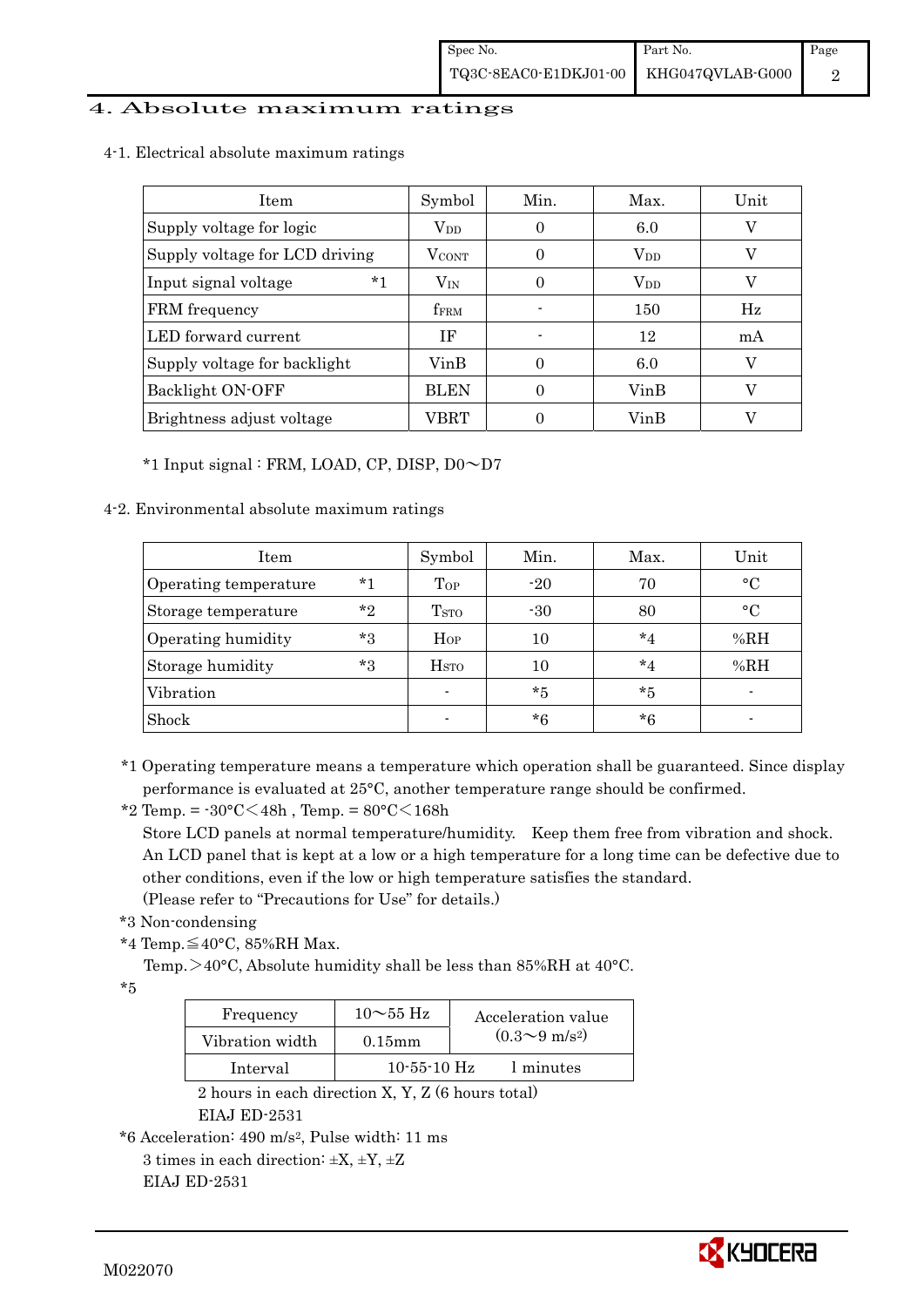#### 5. Electrical characteristics

 $5-1.$  V<sub>DD</sub> =  $5.0V$ 

|                                            |                                   |                          |                          | $V_{DD}$ = +5.0V±5%, Temp. = -20 $\sim$ 70°C |                    |                           |
|--------------------------------------------|-----------------------------------|--------------------------|--------------------------|----------------------------------------------|--------------------|---------------------------|
| Item                                       | Symbol                            | Condition                | Min.                     | Typ.                                         | Max.               | Unit                      |
| Supply voltage for logic                   | $\rm V_{DD}$                      |                          | 4.75                     | 5.00                                         | 5.25               | V                         |
|                                            |                                   | $-20$ °C $\sim$          | 0.80                     |                                              |                    | V                         |
| Supply voltage for LCD driving<br>$*1, *2$ | $V_{\text{CONT}} = V_{\text{OP}}$ | $0 \sim 50^{\circ}$ C *3 | 1.30                     | 1.80                                         | 2.30               | $\mathbf V$               |
|                                            |                                   | $\sim$ 70°C              |                          |                                              | 2.80               | $\boldsymbol{\mathrm{V}}$ |
| Input signal voltage                       |                                   | "High" level             | 0.8V <sub>DD</sub>       | $\blacksquare$                               | $V_{DD}$           | $\rm V$                   |
| (FRM,LOAD,CP,DISP,D0~D7)                   | $V_{IN}$                          | "Low" level              | $\theta$                 |                                              | 0.2V <sub>DD</sub> | $\rm V$                   |
| Input current                              | $I_{IN}$                          | Input signal             | $-100$                   |                                              | 100                | μA                        |
| Rush current for logic                     | IRUSH                             | When LCD<br>turn on.     |                          | $3.0A$ (Peak) $\times$ 1ms                   |                    |                           |
| Clock frequency                            | $f_{\rm CP}$                      | $\overline{a}$           | $\overline{\phantom{a}}$ | $\overline{\phantom{a}}$                     | 10.00              | <b>MHz</b>                |
| $*_{4}$<br>Frame frequency                 | ${\rm f_{FRM}}$                   |                          | 70                       | 75                                           | 80                 | Hz                        |
| Current consumption for logic              | $_{\rm{Lpp}}$                     | $*5$                     | $\overline{\phantom{a}}$ | 30                                           | 45                 | mA                        |
| Power consumption                          | P <sub>DISP</sub>                 |                          |                          | 150                                          | 225                | mW                        |

\*1 The supply voltage ( $V_{\text{CONT}} = V_{\text{OP}}$ ) to drive the display has individual difference. Please adjust the contrast to be most suitable.

- \*2 Frame frequency :  $f_{\text{FRM}} = 75 \text{Hz}$
- \*3 The LCD module has a temperature compensation circuit.
- \*4 In consideration of display quality, it is recommended that frame frequency be set in the range of 70-80Hz. When you have to use higher frame and clock frequencies, confirm the LCD's performance and quality prior to finalizing the frequency value. Generally, as frame and clock frequencies become higher current consumption increases and display quality will degrade.

#### \*5 Display pattern:

 $V_{DD} = 5.0V$ ,  $V_{CONT} = V_{OP}$ ,  $f_{FRM} = 75Hz$ ,  $f_{CP} = 2.16MHz$ ,  $Temp. = 25°C$  $1\,2\,3\,4\,5\,6\cdots\cdots\cdots\cdots\cdots\cdots\cdots960(\mathrm{dot})$ 1 2 3 : : : 239 240 □□□□□□□□□□□□□□□□□□□□(dot) ■■■■■■■■■■■■■■■■■■■■ □□□□□□□□□□□□□□□□□□□□ ■■■■■■■■■■■■■■■■■■■■ □□□□□□□□□□□□□□□□□□□□ ■■■■■■■■■■■■■■■■■■■■ □□□□□□□□□□□□□□□□□□□□ ■■■■■■■■■■■■■■■■■■■■

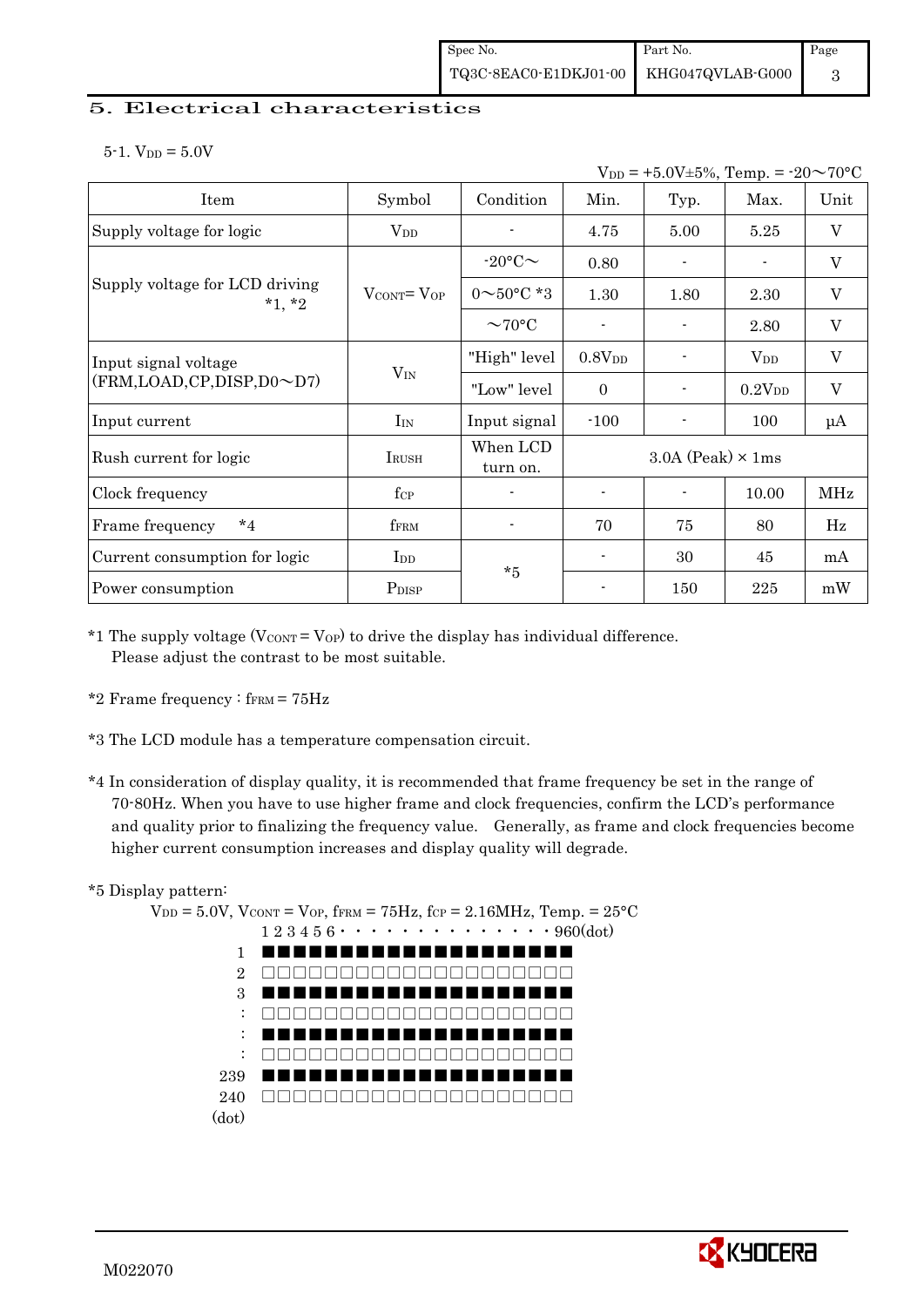Spec No. TQ3C-8EAC0-E1DKJ01-00 Part No. KHG047QVLAB-G000 Page 4

#### $5 - 2.$  V<sub>DD</sub> =  $3.3V$

 $V_{DD} = +3.3V \pm 0.3V$ , Temp. =  $-20 \sim 70$ °C

| Item                                       | Symbol                            | Condition                | Min.                       | Typ. | Max.               | Unit                      |
|--------------------------------------------|-----------------------------------|--------------------------|----------------------------|------|--------------------|---------------------------|
| Supply voltage for logic                   | $V_{DD}$                          |                          | 3.0                        | 3.3  | 3.6                | $\boldsymbol{\mathrm{V}}$ |
|                                            |                                   | $-20\textdegree C$       | 0.80                       |      |                    | V                         |
| Supply voltage for LCD driving<br>$*1, *2$ | $V_{\text{CONT}} = V_{\text{OP}}$ | $0 \sim 50^{\circ}$ C *3 | 1.30                       | 1.80 | 2.30               | $\mathbf V$               |
|                                            |                                   | $70^{\circ}$ C           |                            |      | 2.80               | V                         |
| Input signal voltage                       |                                   | "High" level             | 0.8V <sub>DD</sub>         |      | $\rm V_{DD}$       | $\boldsymbol{\mathrm{V}}$ |
| (FRM,LOAD,CP,DISP,D0~D7)                   | $V_{IN}$                          | "Low" level              | $\Omega$                   |      | 0.2V <sub>DD</sub> | $\boldsymbol{\mathrm{V}}$ |
| Input current                              | $I_{IN}$                          | Input signal             | $-100$                     |      | 100                | μA                        |
| Rush current for logic                     | IRUSH                             | When LCD<br>turn on.     | $3.0A$ (Peak) $\times$ 1ms |      |                    |                           |
| Clock frequency                            | $f_{\rm CP}$                      |                          |                            |      | 10.00              | MHz                       |
| $*_{4}$<br>Frame frequency                 | fFRM                              |                          | 70                         | 75   | 80                 | Hz                        |
| Current consumption for logic              | I <sub>DD</sub>                   | $*5$                     |                            | 45   | 68                 | mA                        |
| Power consumption                          | P <sub>DISP</sub>                 |                          |                            | 150  | 225                | mW                        |

 $*1$  The supply voltage (V $_{\text{CONT}} =$  V<sub>OP</sub>) to drive the display has individual difference. Please adjust the contrast to be most suitable.

- \*2 Frame frequency :  $f_{\text{FRM}} = 75 \text{Hz}$
- \*3 The LCD module has a temperature compensation circuit.
- \*4 In consideration of display quality, it is recommended that frame frequency be set in the range of 70-80Hz. When you have to use higher frame and clock frequencies, confirm the LCD's performance and quality prior to finalizing the frequency value. Generally, as frame and clock frequencies become higher current consumption increases and display quality will degrade.

#### \*5 Display pattern:



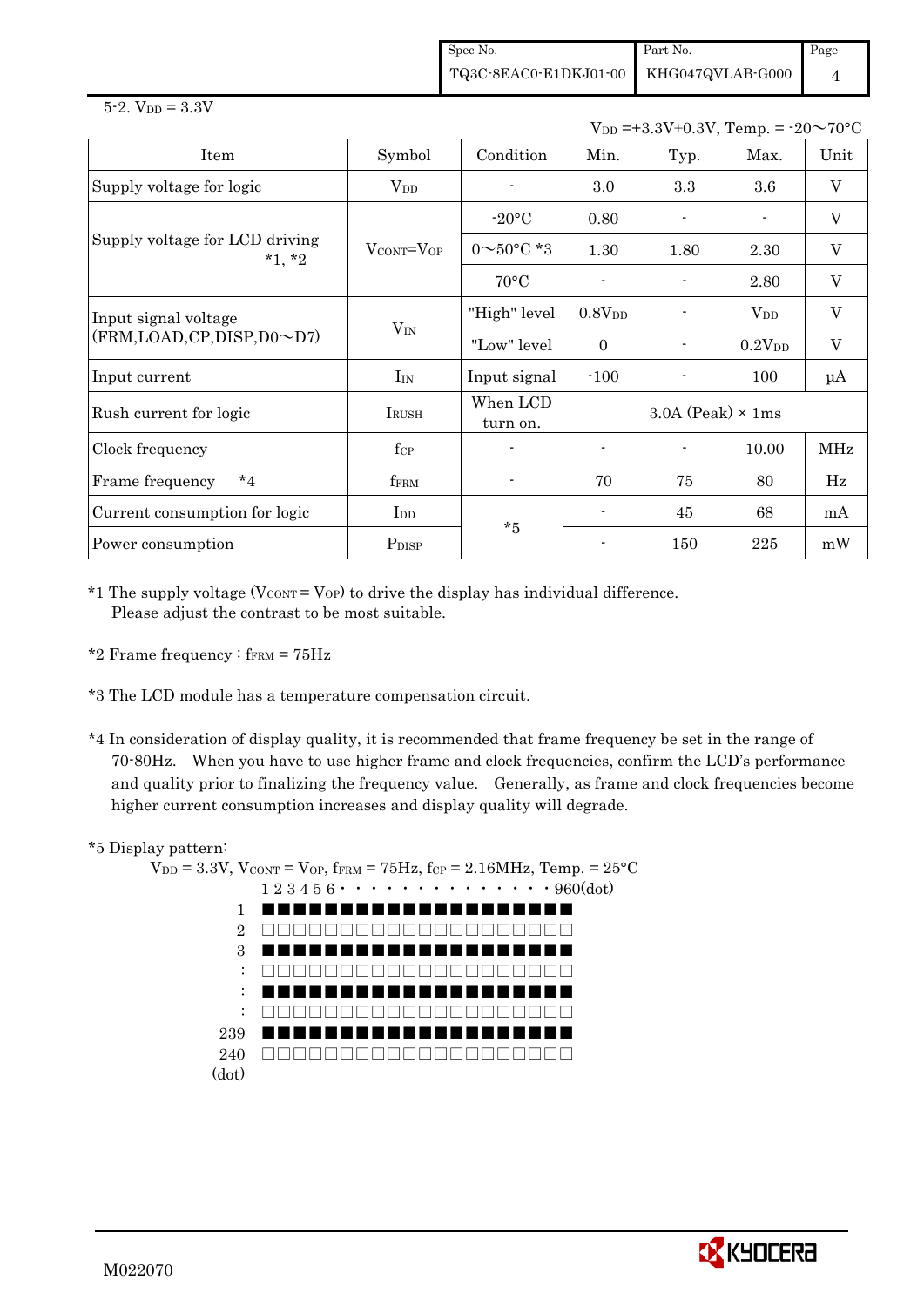#### 6. Optical characteristics

#### 6-1. Reflective mode

Measuring spot =  $\phi$  6.0mm, Temp. = 25°C

| Item           |      | Symbol              | Condition                   | Min.   | Typ. | Max.                     | Unit |
|----------------|------|---------------------|-----------------------------|--------|------|--------------------------|------|
|                | Rise | $\tau_r$            | $\theta = \phi = 0^{\circ}$ |        | 350  | 450                      | ms   |
| Response time  | Down | T d                 | $\theta = \phi = 0^{\circ}$ |        | 230  | 330                      | ms   |
| Contrast ratio |      | CR                  | $\theta = \phi = 0^{\circ}$ | 5.0    | 10.0 | $\overline{\phantom{0}}$ | -    |
| Reflectance    |      | $\boldsymbol{\rho}$ | $\blacksquare$              | $15\,$ | 30   | $\overline{\phantom{0}}$ | $\%$ |

Optimum contrast is obtained by adjusting the LCD driving voltage  $(V_{OP})$  while at the viewing angle of  $\theta = \phi = 0^{\circ}$ .

#### 6-2. Transmissive mode

|                     |       |                |                             | Measuring spot = $\phi$ 6.0mm, Temp. = 25°C |      |      |                          |
|---------------------|-------|----------------|-----------------------------|---------------------------------------------|------|------|--------------------------|
| Item                |       | Symbol         | Condition                   | Min.                                        | Typ. | Max. | Unit                     |
|                     | Rise  | $\tau_r$       | $\theta = \phi = 0^{\circ}$ |                                             | 350  | 450  | ms                       |
| Response time       | Down  | $\tau$ d       | $\theta = \phi = 0^{\circ}$ |                                             | 230  | 330  | ms                       |
|                     |       | $\theta$ upper |                             |                                             | 20   |      |                          |
|                     |       | $\theta$ lower | $CR \geq 2$                 |                                             | 30   |      | deg.                     |
| Viewing angle range |       | $\phi$ left    |                             |                                             | 50   |      |                          |
|                     |       | $\phi$ RIGHT   |                             | $\overline{\phantom{a}}$                    | 50   |      | deg.                     |
| Contrast ratio      |       | CR             | $\theta = \phi = 0^{\circ}$ | 12.5                                        | 25.0 |      | $\overline{\phantom{a}}$ |
| <b>Brightness</b>   |       | L              | IF=10mA/Line                | 15                                          | 25   |      | cd/m <sup>2</sup>        |
|                     | Red   | $\mathbf x$    | $\theta = \phi = 0^{\circ}$ | 0.40                                        | 0.45 | 0.45 |                          |
|                     |       | y              |                             | 0.28                                        | 0.33 | 0.38 |                          |
|                     |       | $\mathbf X$    | $\theta = \phi = 0^{\circ}$ | 0.27                                        | 0.32 | 0.37 |                          |
| Chromaticity        | Green | y              |                             | 0.34                                        | 0.39 | 0.44 |                          |
| coordinates         |       | $\mathbf X$    | $\theta = \phi = 0^{\circ}$ | 0.18                                        | 0.23 | 0.28 |                          |
|                     | Blue  | y              |                             | 0.20                                        | 0.25 | 0.30 |                          |
|                     |       | $\mathbf X$    |                             | 0.26                                        | 0.31 | 0.36 |                          |
|                     | White | $\mathbf{y}$   | $\theta = \phi = 0^{\circ}$ | 0.28                                        | 0.33 | 0.38 |                          |

Optimum contrast is obtained by adjusting the LCD driving voltage  $(V_{OP})$  while at the viewing angle of  $\theta = \phi = 0^{\circ}$ .

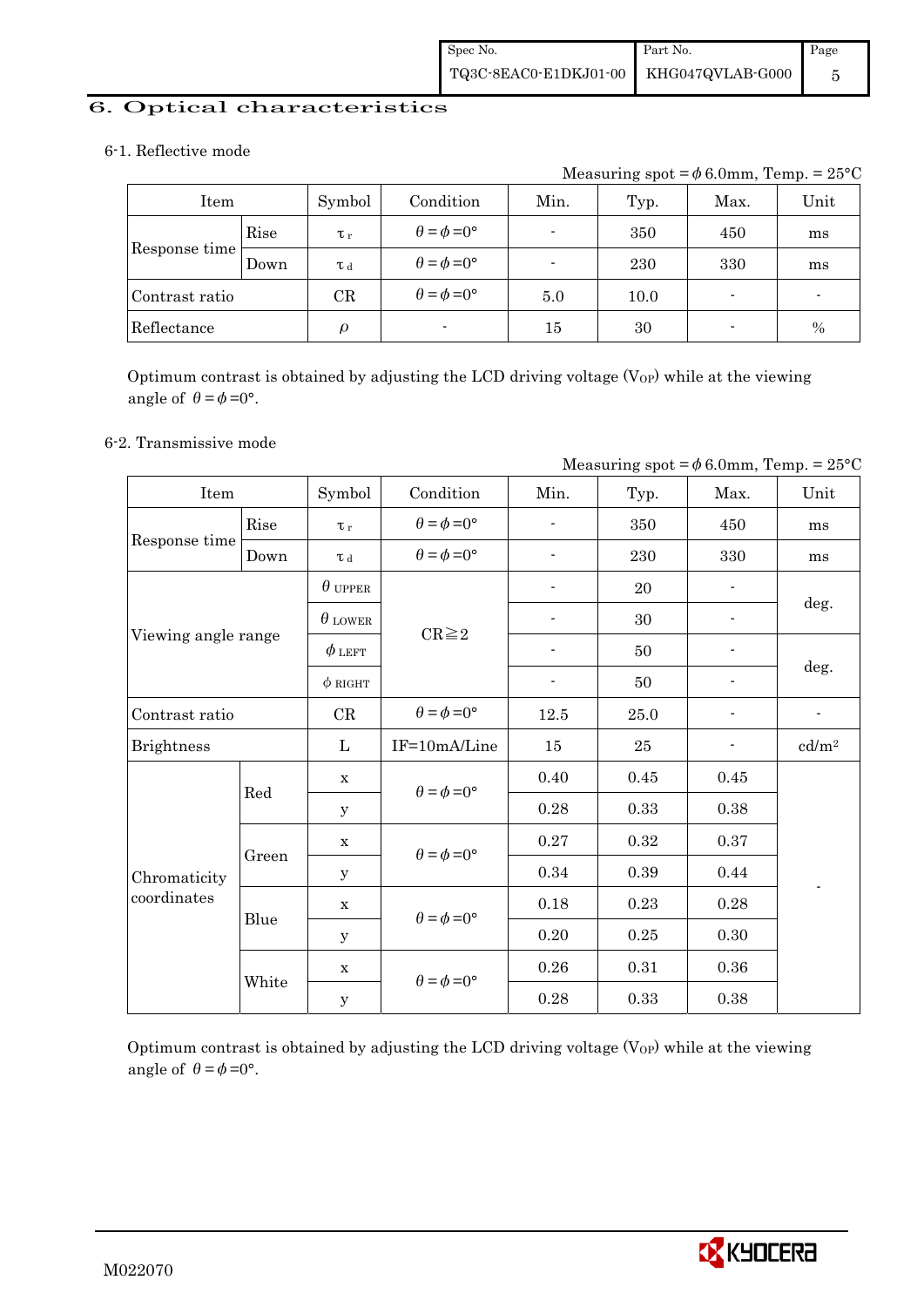#### 6-3. Definition of reflectance

$$
\rho (Reflectance) = \frac{Measured reflection brightness}{Reflection brightness against standard white board} \times 100\%
$$

6-4. Definition of contrast ratio (Reflective mode)

$$
CR(Contrast ratio) = \frac{Reflectance at all pixels "White"
$$
Reflectance at all pixels "Black"

6-5. Definition of contrast ratio (Transmissive mode)

$$
CR(Contrast ratio) = \frac{Brightness with all pixels "White"}
$$
  
Brightness with all pixels "Black"

6-6. Definition of VOP



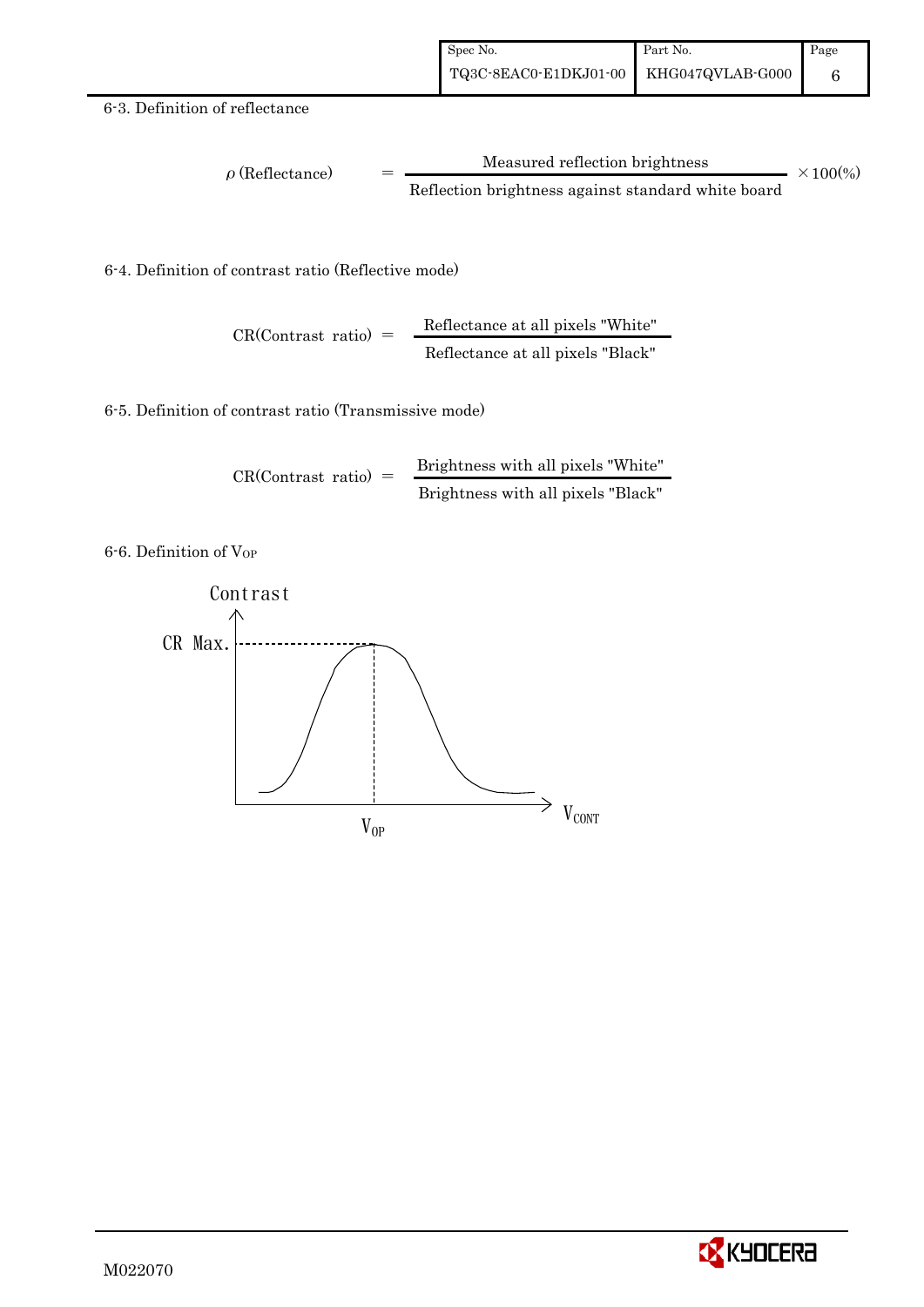# 6-7. Definition of response time  $\ddot{\phantom{a}}$ Black | White | Black - 71 6-8. Definition of viewing angle 90% 10%  $\overline{\times}$ ₹ τr  $\tau$ <sub>d</sub>





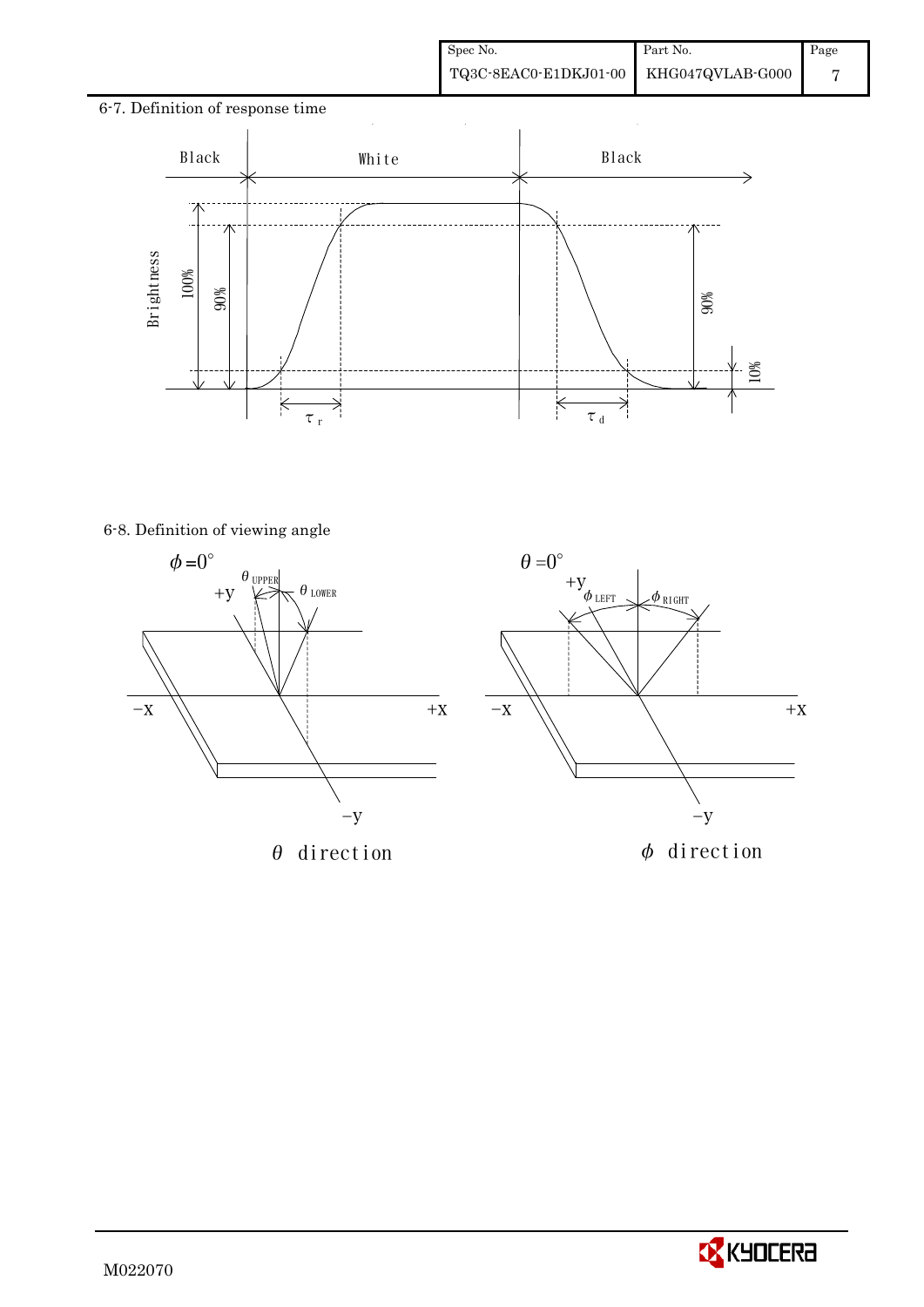#### 6-9. Brightness measuring points



- 1) Rating is defined on the average in the viewing area.
- 2) Measured 30 minutes after the LED is powered on. (Ambient temp. = 25°C)
- 3) Backlight : IF=10mA / 1 LED line

6-10. Measurement method of reflectance (Reflectance)



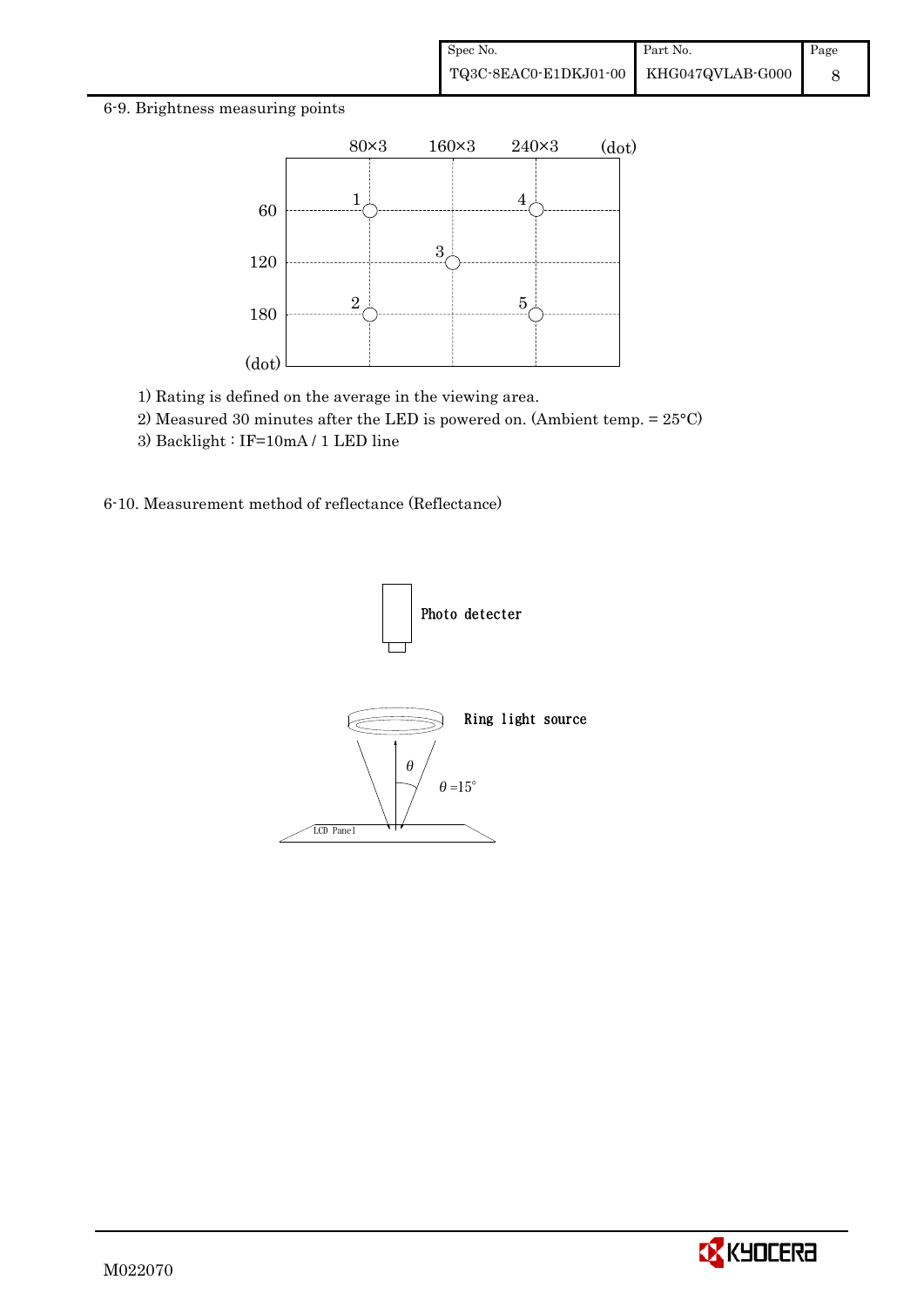### 7. Circuit block diagram



7-1. Power supply



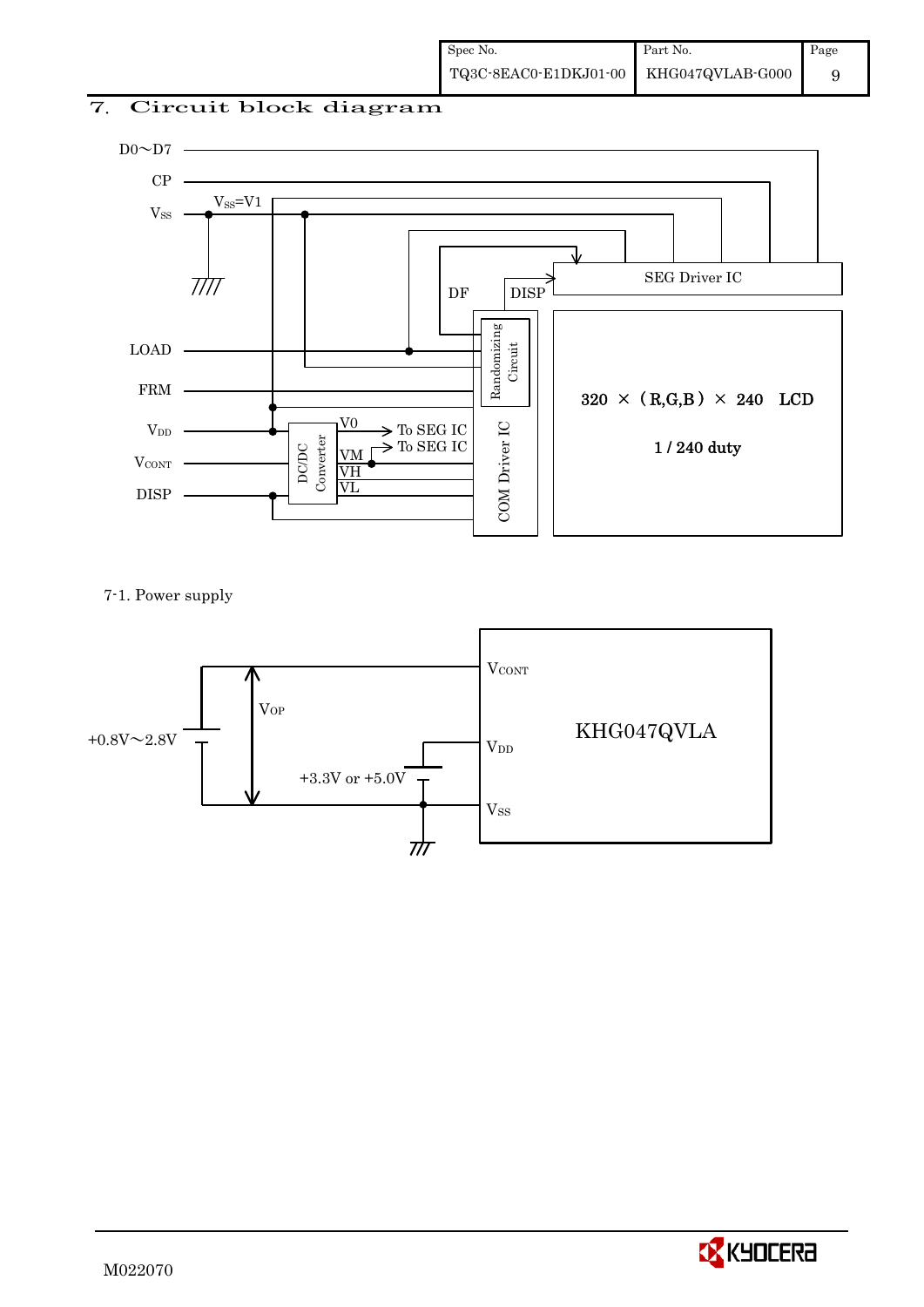#### 8. Interface signals

| No.             | Symbol         | Description                                  | Level                             |
|-----------------|----------------|----------------------------------------------|-----------------------------------|
| 1               | <b>FRM</b>     | Synchronous signal for driving scanning line | H                                 |
| $\overline{2}$  | <b>LOAD</b>    | Data signal latch clock                      | $\text{H} \rightarrow \text{L}$   |
| 3               | CP             | Data signal shift clock                      | $\mathrm{H}\rightarrow\mathrm{L}$ |
| $\overline{4}$  | <b>DISP</b>    | Display control signal                       | H(ON), L(OFF)                     |
| $\bf 5$         | $V_{DD}$       | Power supply for logic                       | $\overline{a}$                    |
| $6\phantom{1}6$ | $V_{SS}$       | <b>GND</b>                                   |                                   |
| $\overline{7}$  | <b>VCONT</b>   | LCD adjust voltage                           |                                   |
| 8               | D7             |                                              |                                   |
| 9               | D <sub>6</sub> |                                              |                                   |
| 10              | D <sub>5</sub> |                                              |                                   |
| 11              | D <sub>4</sub> |                                              |                                   |
| 12              | D <sub>3</sub> | Display data                                 | H(ON), L(OFF)                     |
| 13              | D2             |                                              |                                   |
| 14              | D <sub>1</sub> |                                              |                                   |
| 15              | D <sub>0</sub> |                                              |                                   |
| 16              | $V_{DD}$       |                                              |                                   |
| $17\,$          | $V_{DD}$       | Power supply for logic                       |                                   |
| 18              | $V_{SS}$       |                                              |                                   |
| 19              | $V_{SS}$       | <b>GND</b>                                   |                                   |
| 20              | $V_{SS}$       |                                              |                                   |

#### 8-1. Pin assignment of LCD panel

 $\rm{LCD~connector} \hspace{1.5cm} : \hspace{.3cm} 08\text{-}6210\text{-}020\text{-}340\text{-}800+ \hspace{.3cm} (\rm{ELCO})$ Recommended matching FFC or FPC  $\qquad : 0.5$ mm pitch

- 
- 
- 

8-2. Pin assignment of LED

| No.            | Symbol      | Description                   |  |  |
|----------------|-------------|-------------------------------|--|--|
| 1              | VinB        |                               |  |  |
| $\overline{2}$ | VinB        |                               |  |  |
| 3              | VinB        | Supply voltage                |  |  |
| $\overline{4}$ | VinB        |                               |  |  |
| 5              | <b>BLEN</b> | Backlight ON-OFF (H:ON,L:OFF) |  |  |
| 6              | <b>VBRT</b> | Brightness adjust voltage     |  |  |
| 7              | <b>GND</b>  |                               |  |  |
| 8              | GND         |                               |  |  |
| 9              | GND         | <b>GND</b>                    |  |  |
| 10             | <b>GND</b>  |                               |  |  |

LCD side connector : 08-6210-010-340-800+ (ELCO) Recommended matching FFC or FPC : 0.5mm pitch

- 
- 

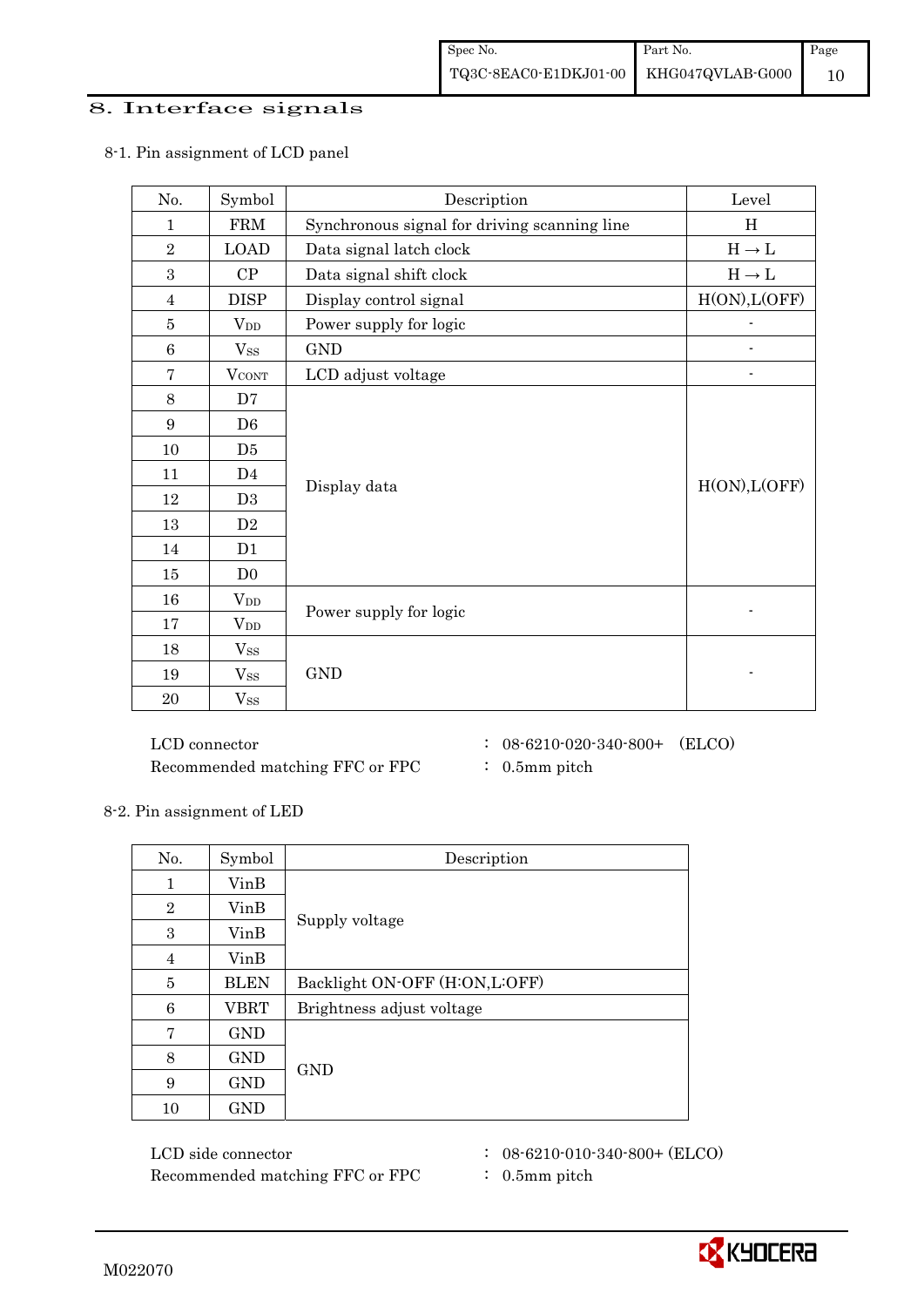#### 9. Interface timing chart



\* The cycle of the LOAD signal should be stable and continuously applied without interruption.

\* The above-mentioned timing chart is a reference to set up a LCD module, not an electrical rating.

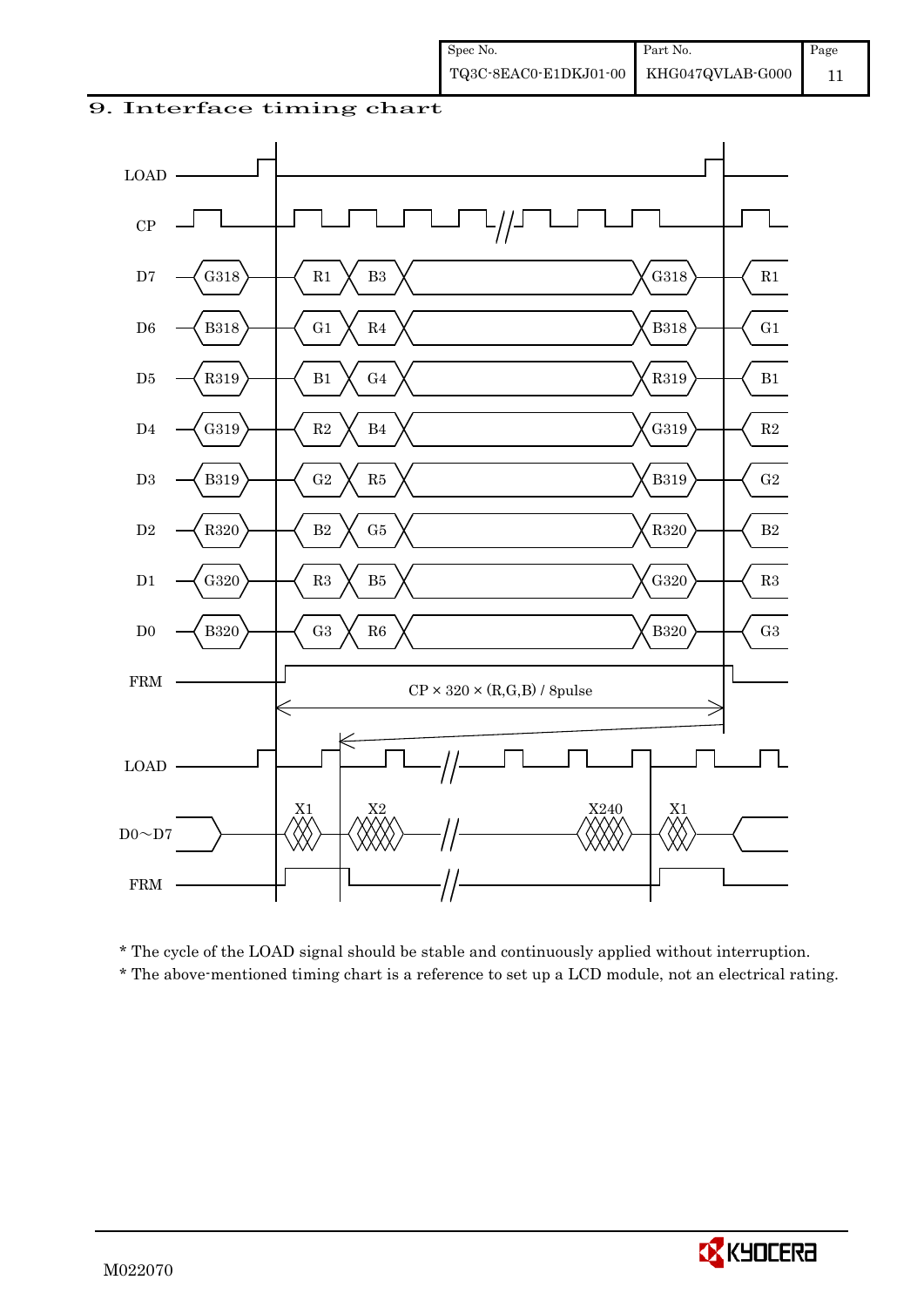#### 10. Data and screen



#### 11. Input timing characteristics



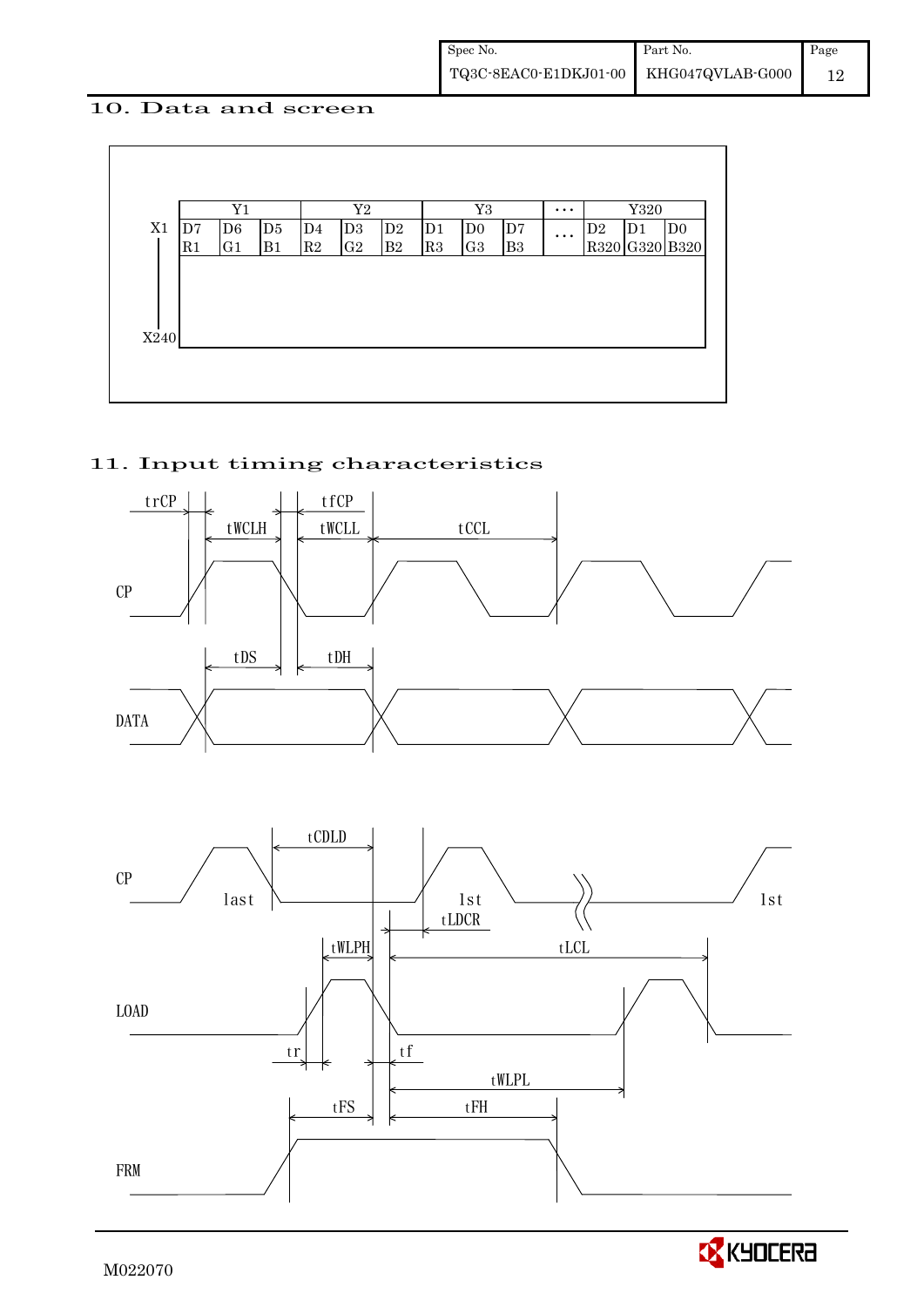| Spec No.                                                                                    | Part No. | Page |
|---------------------------------------------------------------------------------------------|----------|------|
| $\begin{tabular}{c c c} \textbf{TQ3C-8EAC0-E1DKJ01-00} & KHG047QVLAB-G000 \\ \end{tabular}$ |          |      |

### 11-1. Switching characteristics  $(V_{DD} = 5.0V)$

|                                  | Input characteristics : $V_{DD} = +5.0V \pm 5\%$ , Temp. = -20~70°C |        |                          |                          |      |
|----------------------------------|---------------------------------------------------------------------|--------|--------------------------|--------------------------|------|
| Item                             |                                                                     | Symbol | Min.                     | Max.                     | Unit |
| CP cycle                         | $*_{1}$                                                             | tCCL   | 100                      |                          | ns   |
| CP"H" pulse width                |                                                                     | tWCLH  | 30                       | $\blacksquare$           | ns   |
| CP"L" pulse width                |                                                                     | tWCLL  | 30                       | $\overline{\phantom{a}}$ | ns   |
| CP rise up time                  |                                                                     | trCP   | $\blacksquare$           | 15                       | ns   |
| CP fall down time                |                                                                     | tfCP   | $\overline{\phantom{a}}$ | 15                       | ns   |
| Data set up time                 |                                                                     | tDS    | 25                       | $\overline{\phantom{a}}$ | ns   |
| Data hold time                   |                                                                     | $t$ DH | 25                       | $\overline{\phantom{a}}$ | ns   |
| LOAD "H" pulse width             |                                                                     | tWLPH  | 40                       | $\overline{\phantom{a}}$ | ns   |
| LOAD "L" pulse width             |                                                                     | tWLPL  | 400                      | $\blacksquare$           | ns   |
| LOAD cycle                       | $*$                                                                 | tLCL   | 500                      | $\overline{\phantom{a}}$ | ns   |
| $CP \rightarrow$ LOAD delay time |                                                                     | tCDLD  | 60                       | $\overline{\phantom{a}}$ | ns   |
| $LOAD \rightarrow CP$ delay time |                                                                     | tLDCR  | 60                       | $\blacksquare$           | ns   |
| Input signal rise up time        |                                                                     | tr     | $\overline{\phantom{a}}$ | 20                       | ns   |
| Input signal fall down time      |                                                                     | tf     | $\overline{\phantom{a}}$ | 20                       | ns   |
| FRM data set up time             |                                                                     | tFS    | 120                      | $\blacksquare$           | ns   |
| FRM data hold time               |                                                                     | tFH    | 30                       | $\blacksquare$           | ns   |

\*1 CP cycle is adjusted so that FRM signal is 75Hz.

\*2 LOAD cycle is constant.

### 11-2. Switching characteristics  $(V_{DD} = 3.3V)$

|                                  | Input characteristics : $V_{DD} = +3.3V \pm 0.3V$ , Temp. = -20~70°C |                          |                          |      |
|----------------------------------|----------------------------------------------------------------------|--------------------------|--------------------------|------|
| Item                             | Symbol                                                               | Min.                     | Max.                     | Unit |
| $*_{1}$<br>CP cycle              | tCCL                                                                 | 100                      |                          | ns   |
| CP"H" pulse width                | tWCLH                                                                | 40                       | $\blacksquare$           | ns   |
| CP"L" pulse width                | tWCLL                                                                | 40                       | $\blacksquare$           | ns   |
| CP rise up time                  | trCP                                                                 | $\overline{\phantom{a}}$ | 20                       | ns   |
| CP fall down time                | tfCP                                                                 | $\blacksquare$           | 20                       | ns   |
| Data set up time                 | tDS                                                                  | 35                       | $\blacksquare$           | ns   |
| Data hold time                   | $t$ DH                                                               | 35                       | $\overline{\phantom{a}}$ | ns   |
| LOAD "H" pulse width             | tWLPH                                                                | 50                       | $\overline{\phantom{a}}$ | ns   |
| LOAD "L" pulse width             | tWLPL                                                                | 400                      | $\overline{\phantom{a}}$ | ns   |
| $*_{2}$<br>LOAD cycle            | tLCL                                                                 | 500                      | $\blacksquare$           | ns   |
| $CP \rightarrow$ LOAD delay time | tCDLD                                                                | 60                       | $\overline{\phantom{a}}$ | ns   |
| $LOAD \rightarrow CP$ delay time | tLDCR                                                                | 80                       | $\blacksquare$           | ns   |
| Input signal rise up time        | tr                                                                   | $\overline{\phantom{a}}$ | 20                       | ns   |
| Input signal fall down time      | tf                                                                   | $\overline{\phantom{a}}$ | 20                       | ns   |
| FRM data set up time             | tFS                                                                  | 120                      | $\overline{\phantom{a}}$ | ns   |
| FRM data hold time               | tFH                                                                  | 30                       |                          | ns   |

\*1 CP cycle is adjusted so that FRM signal is 75Hz.

\*2 LOAD cycle is constant.

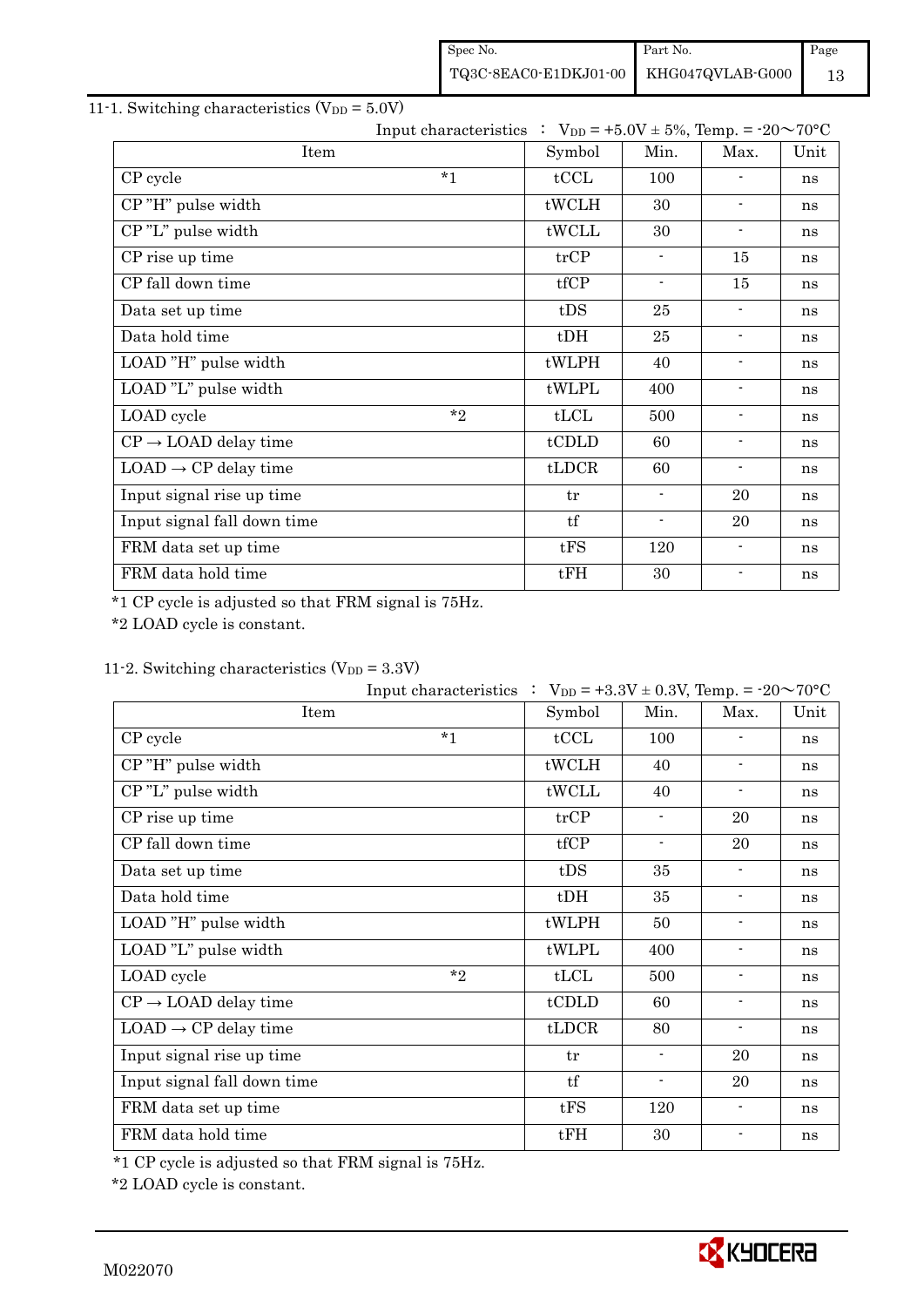#### 12. Supply voltage sequence condition

In normal operation, logic within the LCD module reverses the polarity of the drive voltage every few lines to prevent DC damage to the liquid crystal material. But when a voltage is present on  $V_{\text{CONT}}$  outside of the time when the  $V_{\text{DD}}$  logic voltage is stable, a drive voltage is applied to the liquid crystal material without the polarity reversals. This sometimes result in a deterioration of display quality and a reduction in life time.



\* Input signal: FRM, LOAD, CP, D0~D7

- \* The above sequence should be designed as to maintain each normal voltage when the liquid crystal module load is applied to your system.
- \* Control the supply voltage sequence to not float any signal line when the LCD panel is being driven.

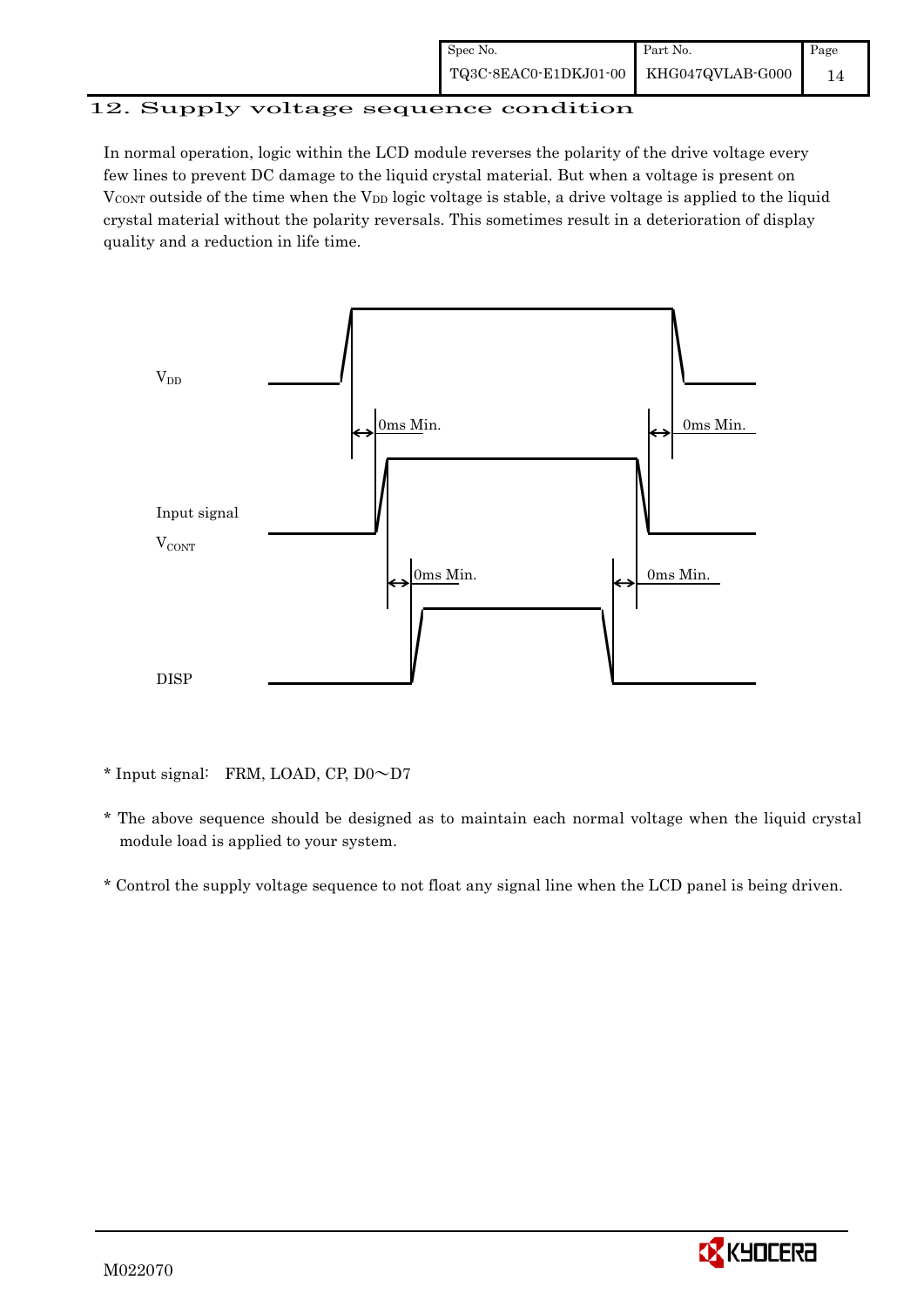#### 13. Backlight characteristics

| LED ratings                   |                          |               |        |               |              | Temp. = $25^{\circ}$ C         |
|-------------------------------|--------------------------|---------------|--------|---------------|--------------|--------------------------------|
| Item                          | Symbol                   | Min.          | Typ.   | Max.          | Unit         | <b>Note</b>                    |
| Supply voltage                | VinB                     | 3.0           |        | 5.5           | $\rm V$      | $-20\sim70^{\circ}$ C          |
| $ON-OFF(H)$                   |                          | $0.8V$ in $B$ |        | VinB          | V            | $-20\sim70^{\circ}$ C          |
| $ON-OFF(L)$                   | <b>BLEN</b>              | 0.0           |        | $0.2$ Vin $B$ |              | $-20\sim70^{\circ}$ C          |
| LED forward current           | <b>IF</b>                |               | 10.0   |               | mA           | $*_{1}$<br>VBRT= $0 \sim 0.8V$ |
| $*1*2*5$                      |                          |               | 2.0    |               |              | $*1*2$<br>VBRT=2.8V            |
|                               |                          |               | 290    | 350           |              | $VinB=3.3V$ , IF= $10mA$<br>*1 |
| Supply current                | <b>I</b> in <sub>B</sub> |               | 180    | 220           | mA           | $VinB=5.0V$ , IF=10mA<br>*1    |
| Operation life time<br>$*3*4$ | T                        |               | 50,000 |               | $\mathbf{h}$ | $*1$<br>$IF=10mA$              |

\*1 For each LED.

\*2 An input current below 5.0mA may reduce the brightness uniformity of the LED backlight. This is because the amount of light from each LED chip is different. Therefore, please evaluate carefully before finalizing the input current.

\*3 When brightness decrease 50% of initial brightness.

\*4 Life time is estimated data. (Condition: IF=10mA, Ta=25㷄 in chamber)

\*5 VBRT-IF characteristics



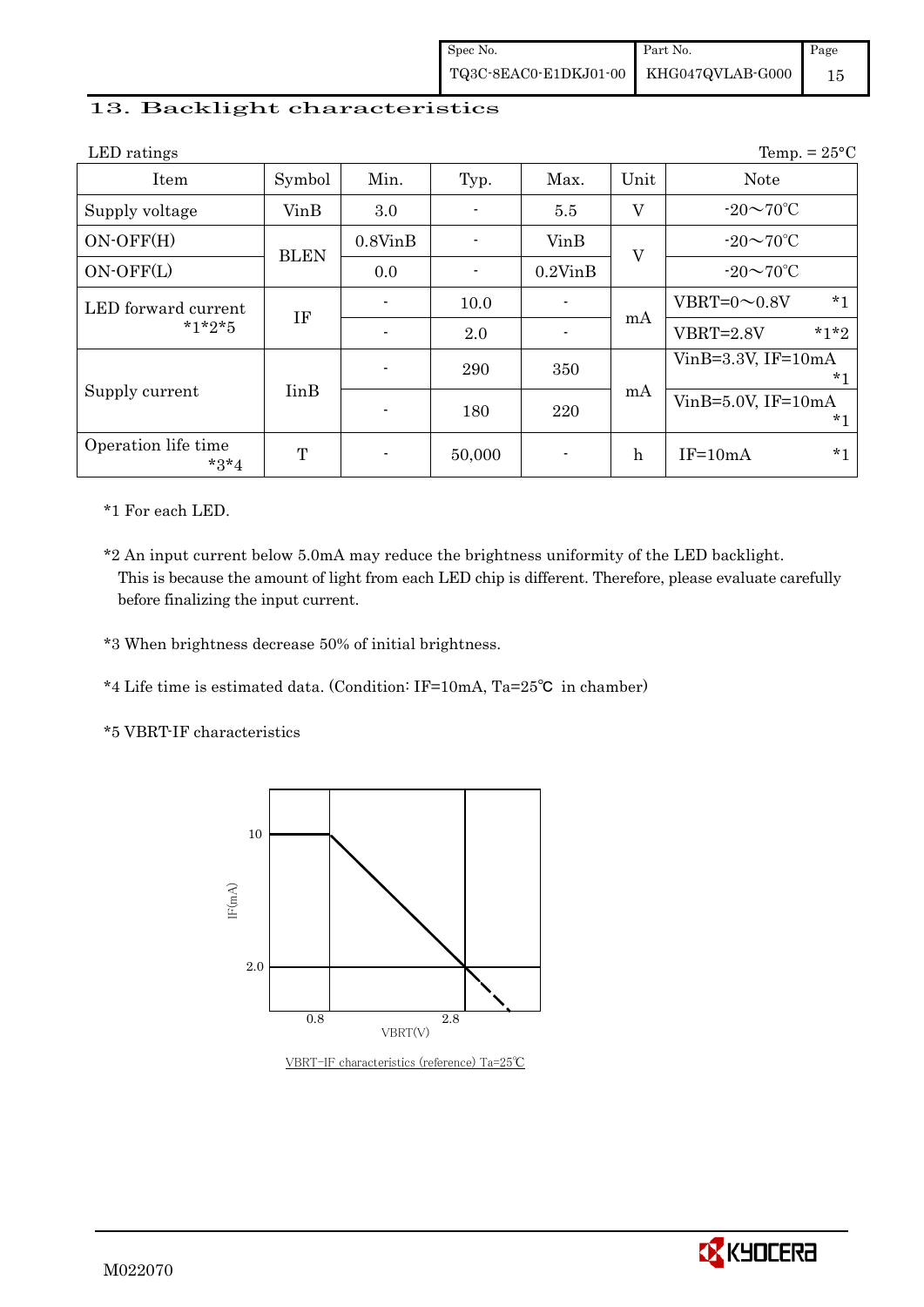- \* When you start-up, please charge in sequence of VinB->BLEN, or VBRT. When you shut-down, please stop in sequence of BLEN and/or VBRT->VinB.
- \* Please do not connect the other than our backlight to this output connector on the PCB.
- \* In case VDD and VinB are supplied by a single power source, VDD & VinB, and GND are connected directly and separately from the output on the power source. If the common wire are used for VDD & VinB, and for GND, and are split near the PCB, and connect to each LCD driving circuit and backlight driving circuit, a flicker might be occurred due to a ripple between the both circuit.



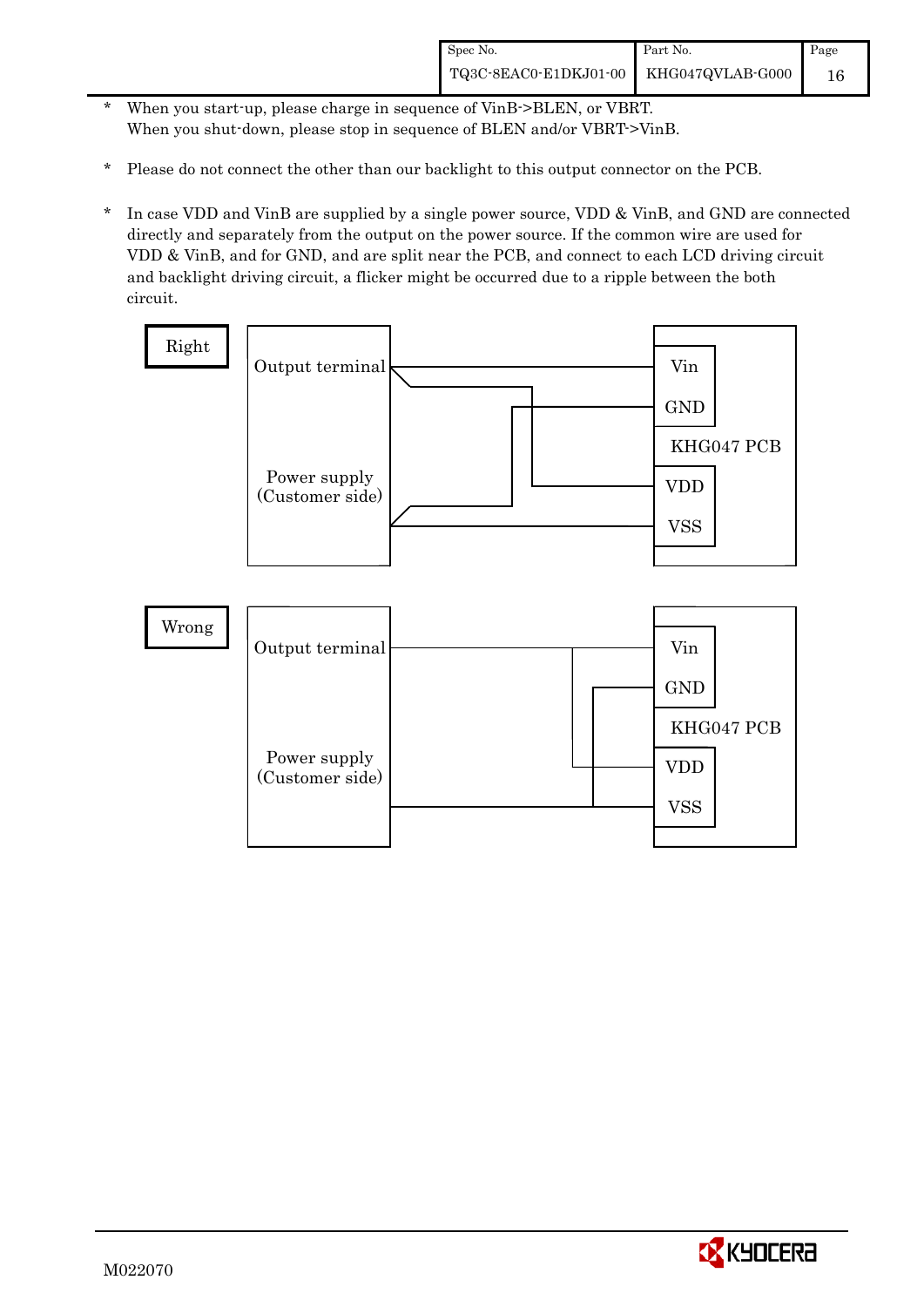#### 14. Lot number identification

The lot number shall be indicated on the back of the backlight case of each LCD.

KHG047QVLAB-G000  $\cdot$  OO  $\cdot$  OO  $\cdot$  O MADE IN OOOOO

|  | $\downarrow \downarrow \quad \downarrow \quad \downarrow$ |     | $\downarrow$ |
|--|-----------------------------------------------------------|-----|--------------|
|  | $12 \quad 3 \quad 4$                                      | - 5 |              |

- No1. No5. above indicate
	- 1. Year code
	- 2. Month code
	- 3. Date
	- 4. Version Number
	- 5. Country of origin (Japan or China)

| Year | 2008 | 2009 | 2010 | 2011 | 2012 | 2013 |
|------|------|------|------|------|------|------|
| Code | ັ    |      |      |      |      |      |

| Month | Jan. | Feb. | Mar. | Apr. | May | Jun. |
|-------|------|------|------|------|-----|------|
| Code  |      |      | ౿    |      |     |      |

| Month      | Jul. | Aug. | Sep. | $\rm Oct.$ | Nov. | Dec. |
|------------|------|------|------|------------|------|------|
| $\rm Code$ |      |      |      | ∡⊾         |      |      |

#### 15. Warranty

#### 15-1. Incoming inspection

Please inspect the LCD within one month after your receipt.

#### 15-2. Production warranty

 Kyocera warrants its LCD's for a period of 12 months from the ship date. Kyocera shall, by mutual agreement, replace or re-work defective LCD's that are shown to be Kyocera's responsibility.

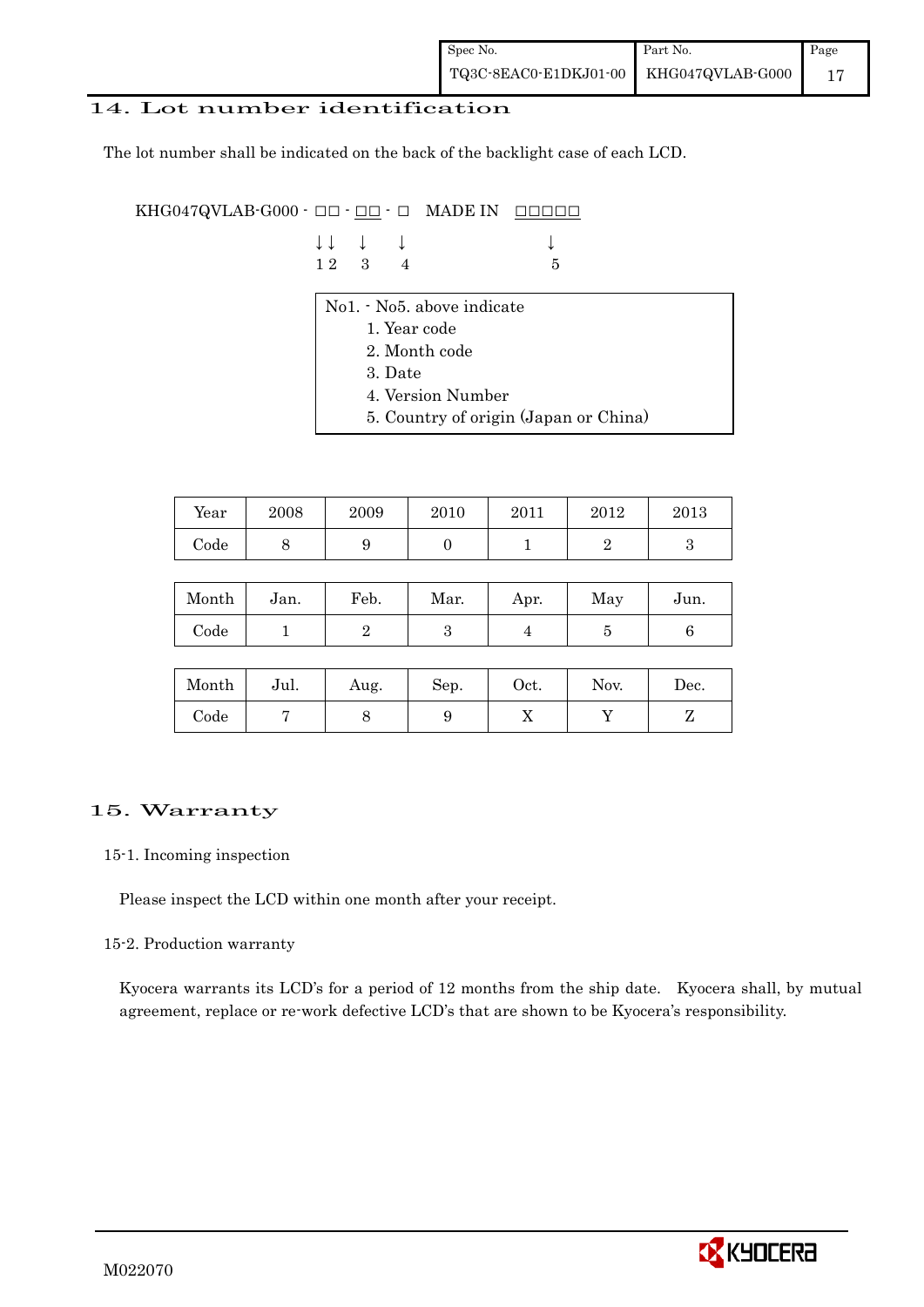#### 16. Precautions for use

- 16-1. Installation of the LCD
	- 1) The LCD module has a grounding hole. Please ground the module to prevent noise and to stabilize its performance as circumstances demand.
	- 2) A transparent protection plate shall be added to protect the LCD and its polarizer.
	- 3) The LCD shall be installed so that there is no pressure on the LSI chips.
	- 4) The LCD shall be installed flat, without twisting or bending.
	- 5) Please design the housing window so that its edges are between the active area and the effective area of the LCD screen.
	- 6) A transparent protection sheet is attached to the polarizer. Please remove the protection film slowly before use, paying attention to static electricity.

#### 16-2. Static electricity

- 1) Since CMOS ICs are mounted directly onto the LCD glass, protection from static electricity is required.
- 2) Workers should use body grounding. Operator should wear ground straps.

#### 16-3. LCD operation

- 1) The LCD shall be operated within the limits specified. Operation at values outside of these limits may shorten life, and/or harm display images.
- 2) Adjust the "Supply voltage for LCD driving  $(V_{\text{CONT}})$ " to obtain optimum viewing angle and contrast ratio.

#### 16-4. Storage

- 1) The LCD shall be stored within the temperature and humidity limits specified. Store in a dark area, and protect the LCD from direct sunlight or fluorescent light.
- 2) Always store the LCD so that it is free from external pressure onto it.

#### 16-5. Usage

- 1) DO NOT store in a high humidity environment for extended periods. Polarizer degradation bubbles, and/or peeling off of the polarizer may result.
- 2) The front polarizer is easily scratched or damaged. Prevent touching it with any hard material, and from being pushed or rubbed.
- 3) The LCD screen may be cleaned by wiping the screen surface with a soft cloth or cotton pad using a little Ethanol.
- 4) Water may cause damage or discoloration of the polarizer. Clean condensation or moisture from any source immediately.
- 5) Always keep the LCD free from condensation during testing. Condensation may permanently spot or stain the polarizer.
- 6) Do not pull the LED FPC and do not bend the root of the wires. Housing should be designed to protect LED FPC from external stress.
- 7) Do not disassemble LCD module because it will result in damage.
- 8) This Kyocera LCD module has been specifically designed for use in general electronic devices, but not for use in a special environment such as usage in an active gas. Hence, when the LCD is supposed to be used in a special environment, evaluate the LCD thoroughly beforehand and do not expose the LCD to chemicals such as an active gas.
- 9) Please do not use solid-base image pattern for long hours because a temporary afterimage may appear. We recommend using screen saver etc. in cases where a solid-base image pattern must be used.
- 10) Liquid crystal may leak when the module is broken. Be careful not to let the fluid go into your eyes and mouth. In the case the fluid touches your body; rinse it off right away with water and soap.

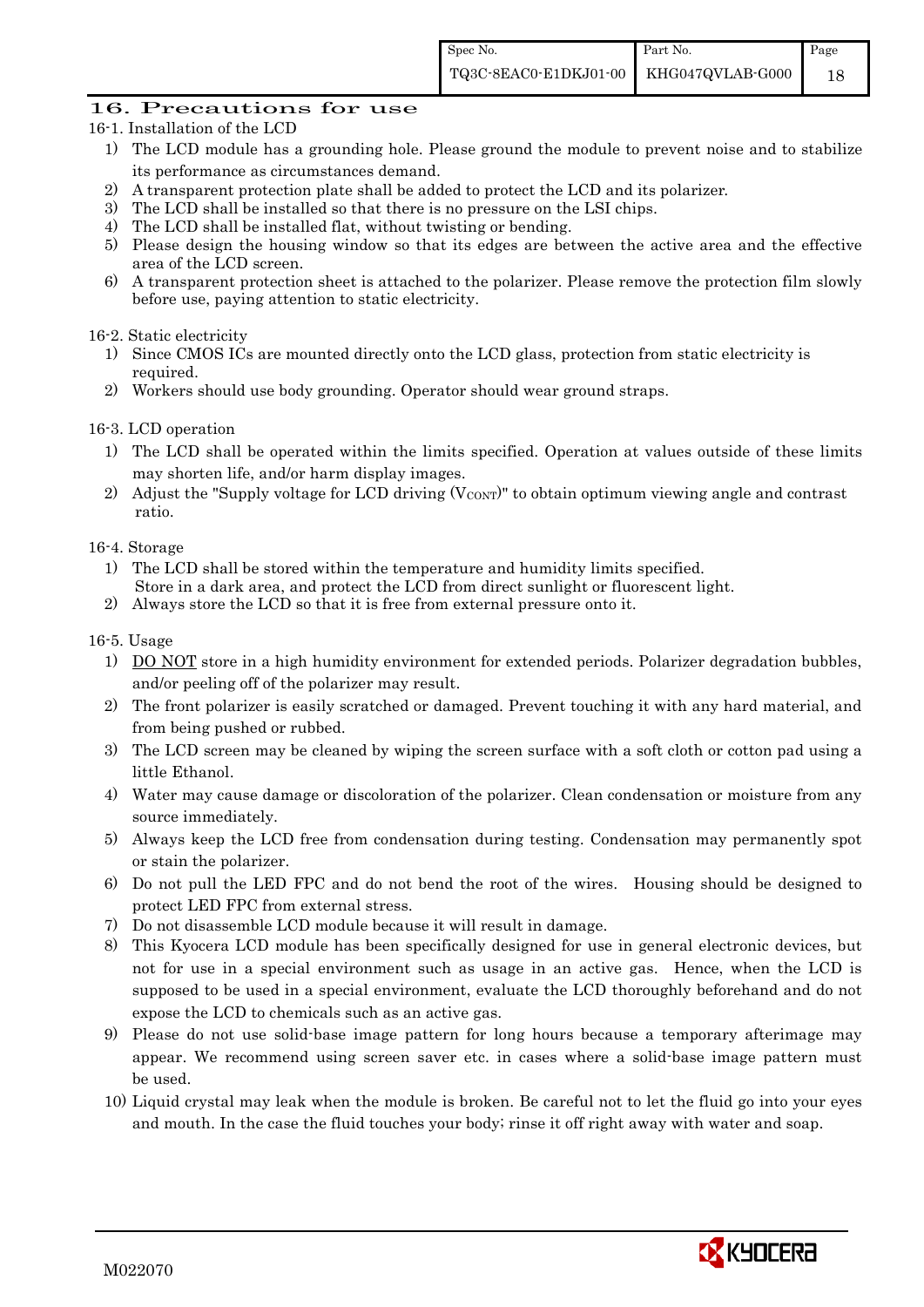#### 17. Reliability test data

| Test item                            | Test condition                                                                                        | Test time        |                                                            | Judgement                                                                  |
|--------------------------------------|-------------------------------------------------------------------------------------------------------|------------------|------------------------------------------------------------|----------------------------------------------------------------------------|
| High temp.<br>atmosphere             | $80^{\circ}$ C                                                                                        | 240h             | Display function<br>Display quality<br>Current consumption | $\therefore$ No defect<br>$\therefore$ No defect<br>$\therefore$ No defect |
| Low temp.<br>atmosphere              | $-30^{\circ}$ C                                                                                       | 240h             | Display function<br>Display quality<br>Current consumption | $\therefore$ No defect<br>: No defect<br>$\therefore$ No defect            |
| High temp.<br>humidity<br>atmosphere | $40^{\circ}$ C 90% RH                                                                                 | 240h             | Display function<br>Display quality<br>Current consumption | : No defect<br>$\therefore$ No defect<br>$\therefore$ No defect            |
| Temp. cycle                          | $-30^{\circ}$ C<br>0.5 <sub>h</sub><br>R.T.<br>0.5 <sub>h</sub><br>$80^{\circ}$ C<br>0.5 <sub>h</sub> | 10cycles         | Display function<br>Display quality<br>Current consumption | $\therefore$ No defect<br>$\therefore$ No defect<br>$\therefore$ No defect |
| High temp.<br>operation              | $70^{\circ}$ C                                                                                        | 500 <sub>h</sub> | Display function<br>Display quality<br>Current consumption | $\therefore$ No defect<br>$\therefore$ No defect<br>$\therefore$ No defect |

\* Each test item uses a test LCD only once. The tested LCD is not used in any other tests.

\* The LCD is tested in circumstances in which there is no condensation.

\* The reliability test is not an out-going inspection.

 \* The result of the reliability test is for your reference purpose only. The reliability test is conducted only to examine the LCD's capability.

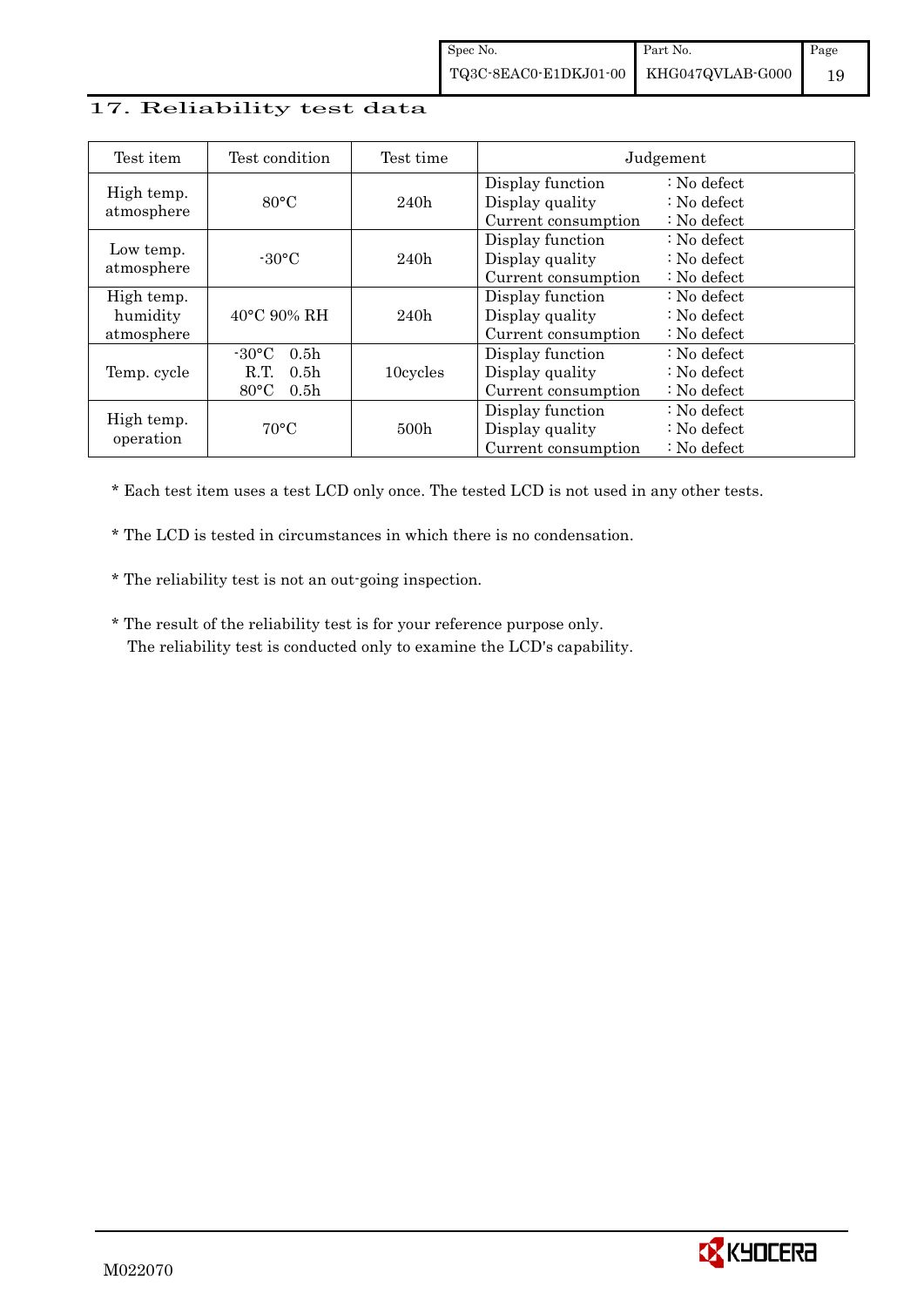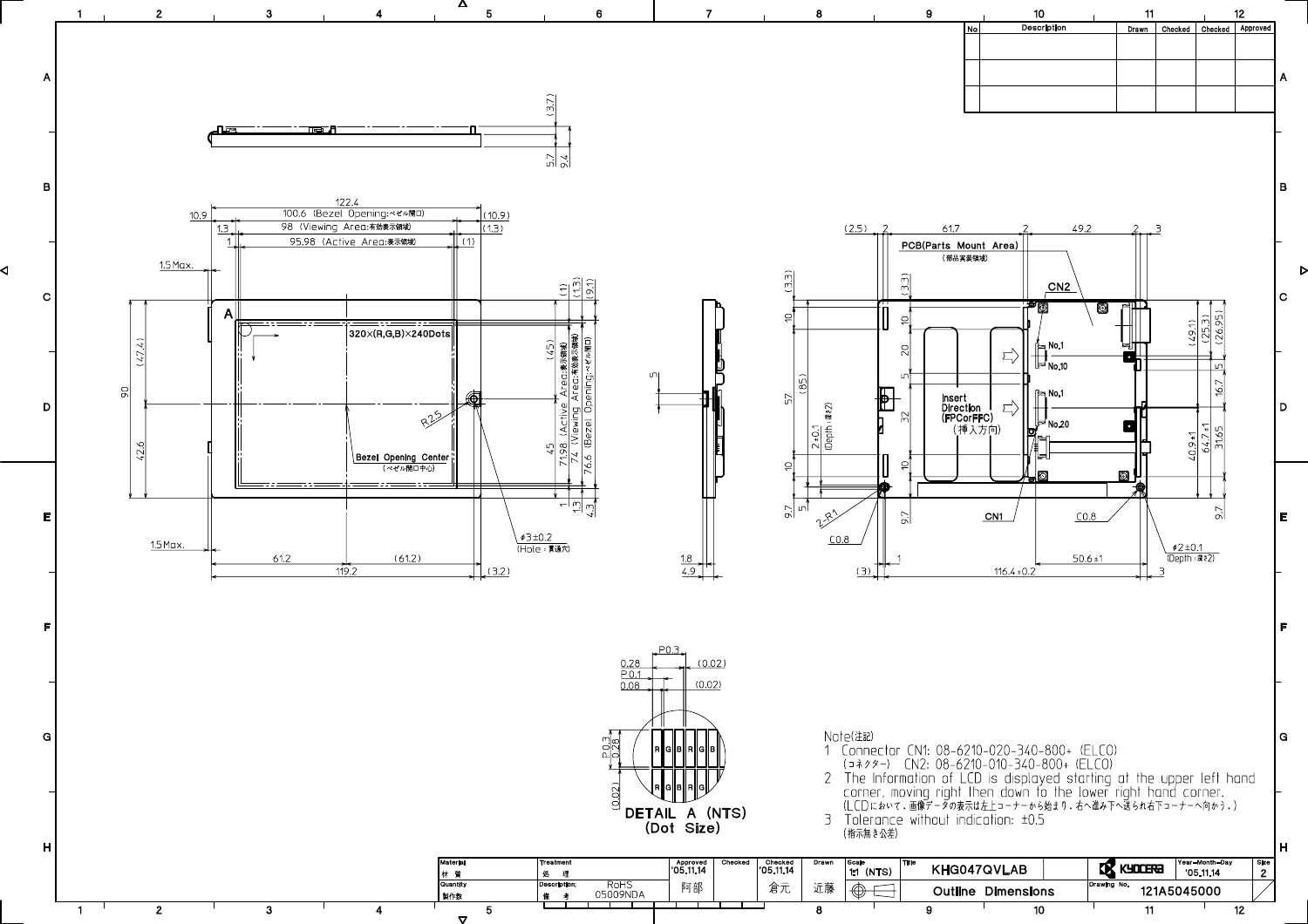|       | Spec No. TQ3C-8EAC0-E2DKJ01-00 |
|-------|--------------------------------|
| Date. | <b>June 2, 2008</b>            |

# KYOCERA INSPECTION STANDARD

## TYPE : KHG047QVLAB-G000

### KYOCERA CORPORATION KAGOSHIMA HAYATO PLANT LCD DIVISION

| Original     |          | Designed by: Engineering dept. | Confirmed by $:QA$ dept. |                                    |          |
|--------------|----------|--------------------------------|--------------------------|------------------------------------|----------|
| Issue Date   | Prepared | Checked                        | Approved                 | $\rm Checked$                      | Approved |
| June 2, 2008 | Meano    |                                |                          | 2) Johnsord J. Miname J. Sakaguchi | Źб       |

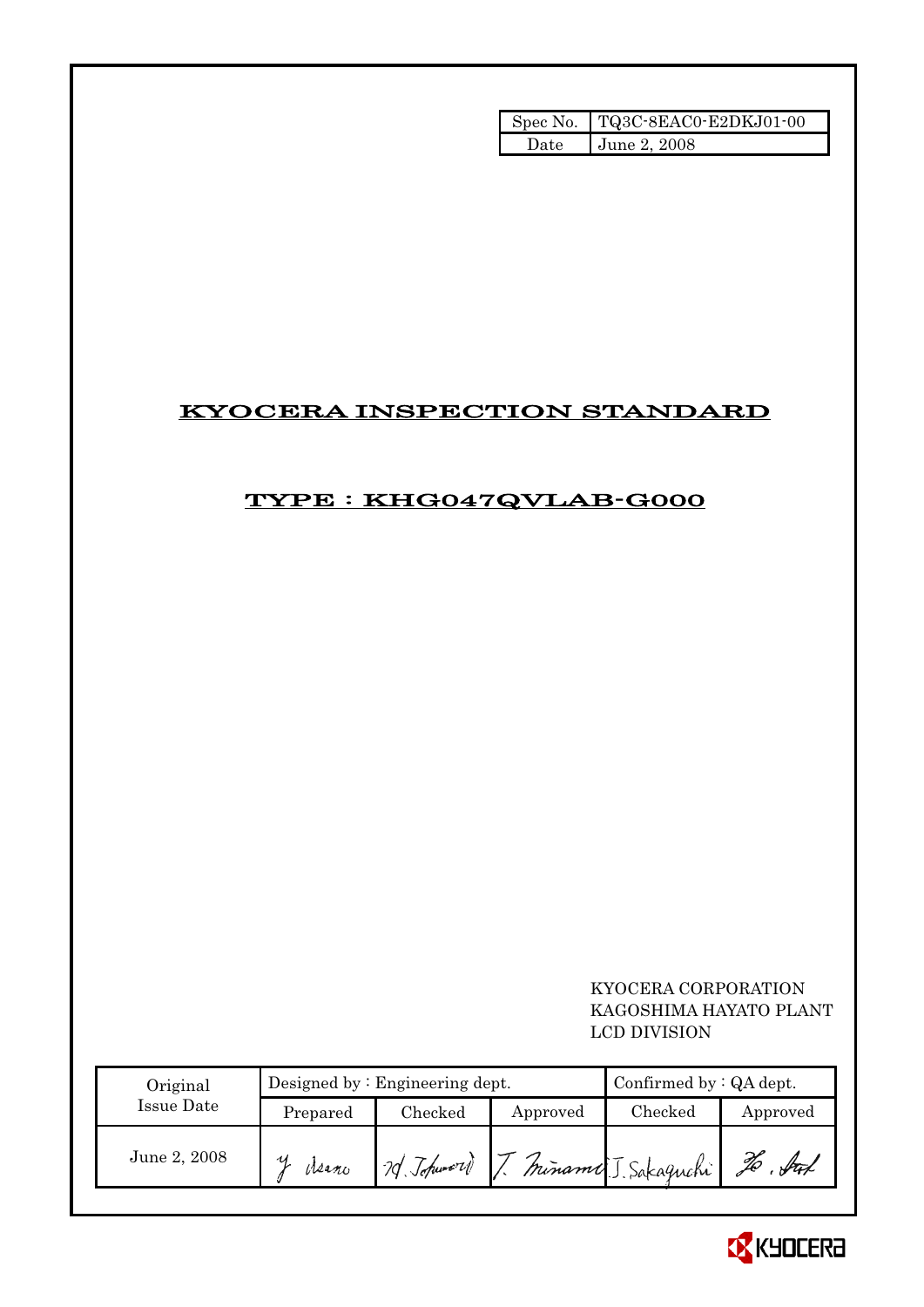| Spec No.                               | Part No. | Page |
|----------------------------------------|----------|------|
| TQ3C-8EAC0-E2DKJ01-00 KHG047QVLAB-G000 |          |      |

| Revision record      |                      |                                 |  |                         |                        |         |          |
|----------------------|----------------------|---------------------------------|--|-------------------------|------------------------|---------|----------|
| $\rm{\textbf{Date}}$ |                      | Designed by : Engineering dept. |  | Confirmed by : QA dept. |                        |         |          |
|                      |                      | Prepared                        |  | Checked                 | ${\Large\bf Approved}$ | Checked | Approved |
|                      |                      |                                 |  |                         |                        |         |          |
|                      |                      |                                 |  |                         |                        |         |          |
| Rev.No.              | $\rm{\textbf{Date}}$ | Page                            |  |                         | Descriptions           |         |          |
|                      |                      |                                 |  |                         |                        |         |          |
|                      |                      |                                 |  |                         |                        |         |          |
|                      |                      |                                 |  |                         |                        |         |          |
|                      |                      |                                 |  |                         |                        |         |          |
|                      |                      |                                 |  |                         |                        |         |          |
|                      |                      |                                 |  |                         |                        |         |          |
|                      |                      |                                 |  |                         |                        |         |          |
|                      |                      |                                 |  |                         |                        |         |          |
|                      |                      |                                 |  |                         |                        |         |          |
|                      |                      |                                 |  |                         |                        |         |          |
|                      |                      |                                 |  |                         |                        |         |          |
|                      |                      |                                 |  |                         |                        |         |          |
|                      |                      |                                 |  |                         |                        |         |          |
|                      |                      |                                 |  |                         |                        |         |          |
|                      |                      |                                 |  |                         |                        |         |          |
|                      |                      |                                 |  |                         |                        |         |          |
|                      |                      |                                 |  |                         |                        |         |          |
|                      |                      |                                 |  |                         |                        |         |          |
|                      |                      |                                 |  |                         |                        |         |          |
|                      |                      |                                 |  |                         |                        |         |          |
|                      |                      |                                 |  |                         |                        |         |          |
|                      |                      |                                 |  |                         |                        |         |          |
|                      |                      |                                 |  |                         |                        |         |          |
|                      |                      |                                 |  |                         |                        |         |          |
|                      |                      |                                 |  |                         |                        |         |          |
|                      |                      |                                 |  |                         |                        |         |          |
|                      |                      |                                 |  |                         |                        |         |          |
|                      |                      |                                 |  |                         |                        |         |          |
|                      |                      |                                 |  |                         |                        |         |          |
|                      |                      |                                 |  |                         |                        |         |          |
|                      |                      |                                 |  |                         |                        |         |          |
|                      |                      |                                 |  |                         |                        |         |          |
|                      |                      |                                 |  |                         |                        |         |          |
|                      |                      |                                 |  |                         |                        |         |          |
|                      |                      |                                 |  |                         |                        |         |          |

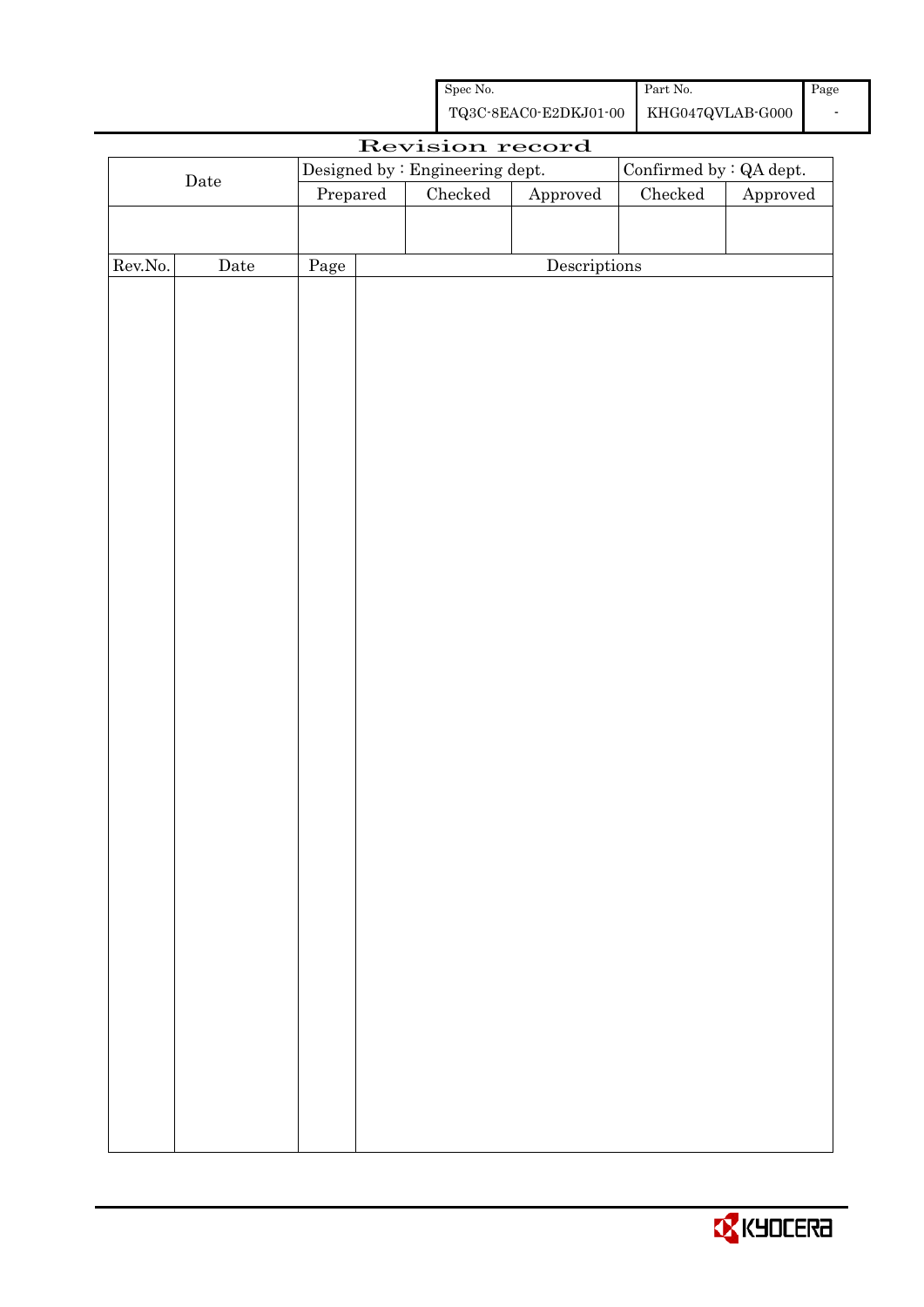# Visuals specification

| <b>Note</b> |  |
|-------------|--|
|-------------|--|

| Item                     | <b>Note</b>                                                                                                                                                                                                                                                 |                                                                                                         |  |  |  |
|--------------------------|-------------------------------------------------------------------------------------------------------------------------------------------------------------------------------------------------------------------------------------------------------------|---------------------------------------------------------------------------------------------------------|--|--|--|
| General                  | 1. When defects specified in this Inspection Standards are<br>inspected, operating voltage $(V_{OP})$ shall be set at the level<br>where optimized contrast is available. Display quality is<br>applied up to effective viewing area. (Bi-level INSPECTION) |                                                                                                         |  |  |  |
|                          | 2. This inspection standard about the image quality shall be<br>applied to any defect within the effective viewing area and<br>shall not be applicable to outside of the area.                                                                              |                                                                                                         |  |  |  |
|                          | 3. Should any defects which are not specified in this standard<br>happen, additional standard shall be determined by mutual<br>agreement between customer and Kyocera.                                                                                      |                                                                                                         |  |  |  |
|                          | 4. Inspection conditions<br>Luminance<br>: 500 Lux minimum.<br>: 300 mm(from the sample)<br>Inspection distance<br>Temperature<br>: $25 \pm 5$ °C<br>Direction<br>$:$ right above                                                                           |                                                                                                         |  |  |  |
| Definition of inspection | Pinhole, Bright spot                                                                                                                                                                                                                                        | The color of a small area is                                                                            |  |  |  |
| item                     | Black spot, Scratch<br>Foreign particle                                                                                                                                                                                                                     | different from the remainder.<br>The phenomenon does not<br>change with voltage.                        |  |  |  |
|                          | Contrast variation                                                                                                                                                                                                                                          | The color of a small area is<br>different from the remainder.<br>The phenomenon change with<br>voltage. |  |  |  |
|                          | Polarizer<br>(Scratch, Bubble, Dent)                                                                                                                                                                                                                        | Scratch, Bubble and Dent in the<br>polarizer which can be<br>observed<br>in on / off state.             |  |  |  |

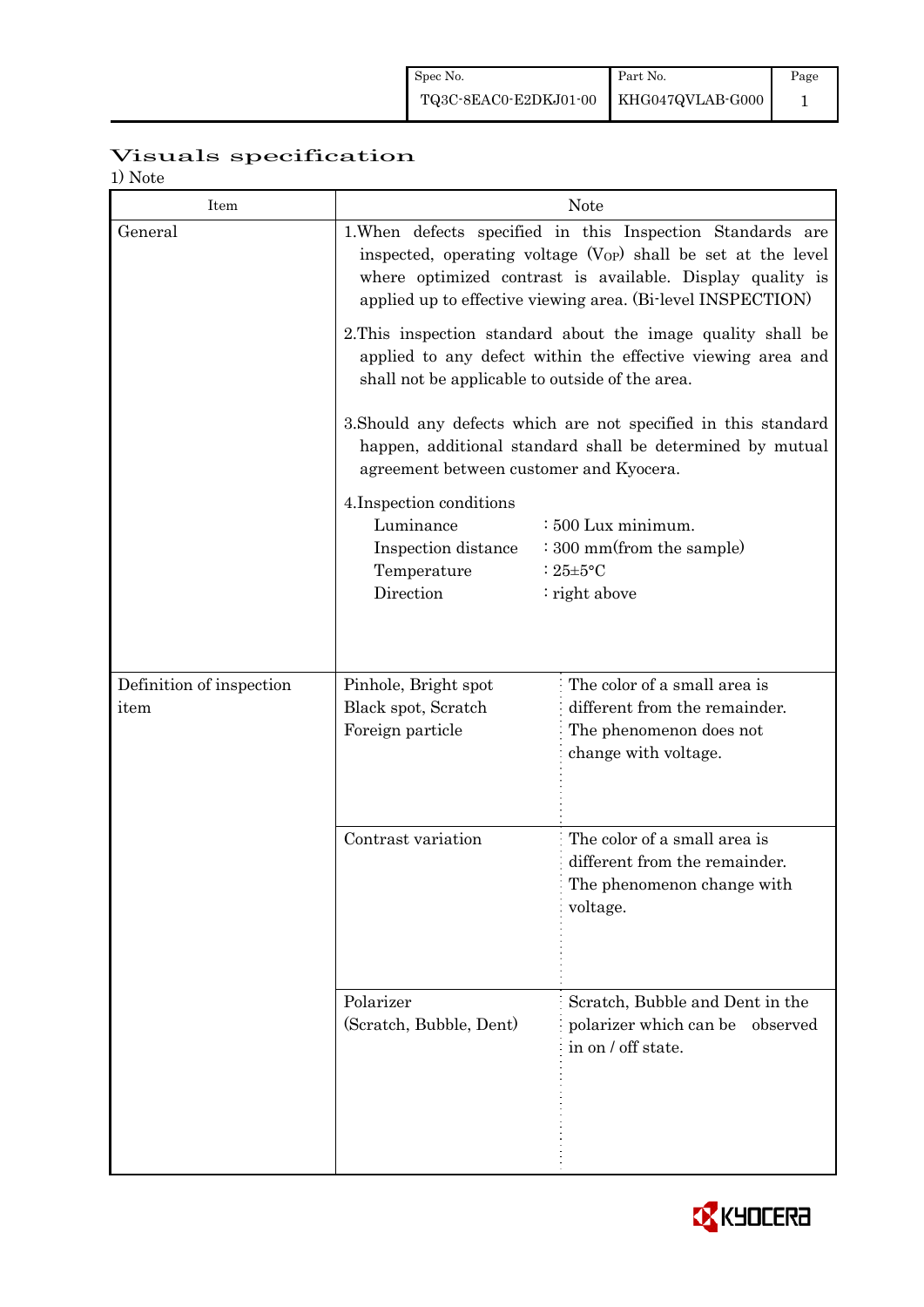| Spec No.                               | Part No. | Page |
|----------------------------------------|----------|------|
| TQ3C-8EAC0-E2DKJ01-00 KHG047QVLAB-G000 |          |      |

| Inspection item              | Judgement standard                               |                                                                         |                                                        |                 |                                                                                                                    |
|------------------------------|--------------------------------------------------|-------------------------------------------------------------------------|--------------------------------------------------------|-----------------|--------------------------------------------------------------------------------------------------------------------|
| Pinhole, Bright spot,        |                                                  |                                                                         |                                                        |                 |                                                                                                                    |
| Black spot, Foreign particle | b                                                |                                                                         |                                                        |                 |                                                                                                                    |
|                              |                                                  |                                                                         |                                                        | $d = (a + b)/2$ |                                                                                                                    |
|                              | Category                                         | Size(mm)                                                                |                                                        |                 | Acceptable number                                                                                                  |
|                              | A                                                |                                                                         | $d \leq 0.2$                                           |                 | Neglected                                                                                                          |
|                              | $\bf{B}$                                         | $0.2\,<\,\mathrm{d}\leq0.3$                                             |                                                        |                 | $\overline{5}$                                                                                                     |
|                              | $\mathcal{C}$                                    | $0.3\,<\,\mathrm{d}\leq0.5$                                             |                                                        |                 | 3                                                                                                                  |
|                              | $\mathbf D$                                      | 0.5 < d                                                                 |                                                        |                 | $\boldsymbol{0}$                                                                                                   |
|                              |                                                  |                                                                         |                                                        |                 |                                                                                                                    |
| Scratch, Foreign particle    | A<br>$\bf{B}$<br>$\mathcal{C}$<br>D<br>${\bf E}$ | W<br>L<br>Width (mm)<br>$W \leq 0.03$<br>$0.03< W \leq 0.10$<br>0.10< W | Length (mm)<br>$2.0\leq\,$ L $\leq\!4.0$<br>$4.0<\,$ L | $L \leq 2.0$    | Acceptable<br>number<br>Neglected<br>Neglected<br>$\boldsymbol{3}$<br>$\overline{0}$<br>According to<br>'Circular' |
| Contrast variation           | a<br>Category<br>A<br>$\bf{B}$<br>$\mathcal{C}$  | b<br>Size (mm)<br>$0.5 < d \leq 0.7$<br>0.7 < d                         | $d = (a + b)/2$<br>$d \leq 0.5$                        |                 | Acceptable number<br>Neglected<br>$\boldsymbol{3}$<br>$\boldsymbol{0}$                                             |